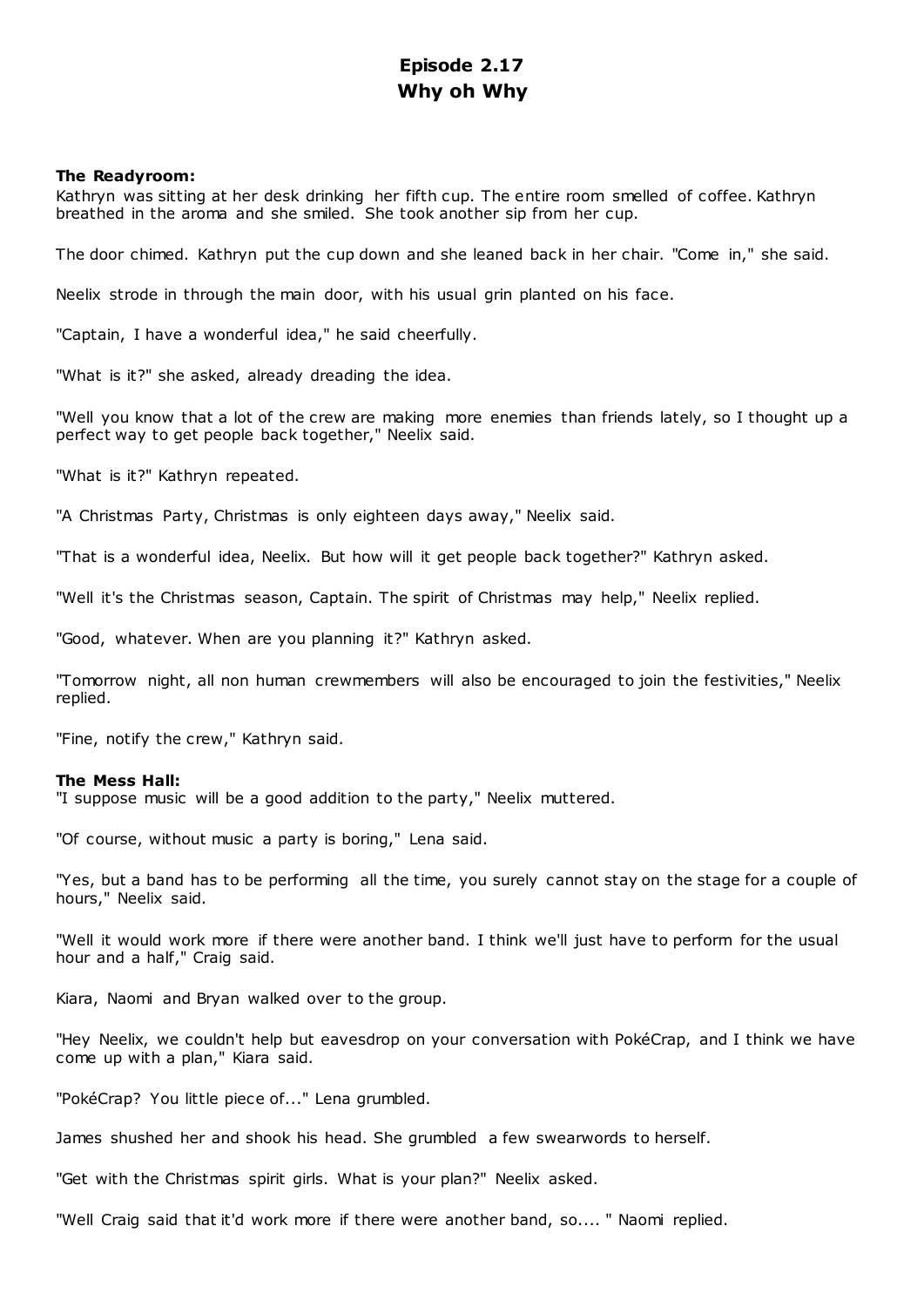"So... what?" Neelix said questioningly.

"Pulse are at your service," Bryan, Kiara and Naomi said in unison.

"You guys, a band, that's a good one," Lena laughed.

"Pulse?" Jessie said.

"Yeah, that's the name. Oh come on, it's better than PokéBall," Kiara said.

"PokéBall happens to be just one of our band names, we have a stage only name," Lena said.

"Do we?" the rest of the band said questioningly

"Really, what's the stage only name then?" Naomi asked.

"Er... " Lena muttered. She looked around the room for inspiration. None came. She thought, "Virus, Cosmos, Black Hole, Cherry, Orphans, Hyper..."

"We're waiting," Kiara muttered.

"Our stage only name is Virus," Lena said.

Kiara groaned, and rolled her eyes. "Lovely name, Lena, it suits you perfectly," she said as she walked off.

"Hey, that's not bad. I wonder why Kiara's acting so bitter about all this," Bryan said.

"She's been like this ever since the YWF, she's in a huff with a few of us," Lena replied.

#### **The next night:**

The room was decorated with tons of tinsel and flashing Christmas lights. The lights had been switched off so the Christmas lights were leaving a beautiful colourful glow around the whole room. Neelix's kitchen was covered in lots of thankfully replicated party food. All of the large tables had been removed. The small tables were near the large sofa chairs in the corner of the room, and by the window. A stage had been set up at the left side of the room. Disco lights were illuminating the entire stage.

Pulse were performing for the first time, a melancholy ballad with a lot of pre-recorded guitars. Kiara was standing behind a microphone on a stand. She was gently swaying along. Bryan and Naomi were behind microphones on stands on either side of her. Unknown to most Kiara was only miming to the main vocal.

Kathryn, Chakotay and Lena were sitting on one of the sofa chairs. Kathryn and Chakotay were drinking whisky again. Lena was just drinking Cherry Coke since she was performing next.

"Doesn't she look so pretty up there?" Kathryn said as she beamed at Kiara.

"Yes she does, she looks just like her grandmother," Chakotay beamed, and he put his arm around Kathryn's shoulders.

"I don't know which one he's insulting, I really don't," Lena muttered to herself.

"Aren't you proud of your daughter, Lena?" Kathryn asked, as she continued to beam.

"Oh yes I am, I didn't think she'd be able to put me asleep before ten. She's really proving me wrong," Lena replied in distaste.

"Now don't start, you're just jealous," Chakotay said. Lena burst out laughing.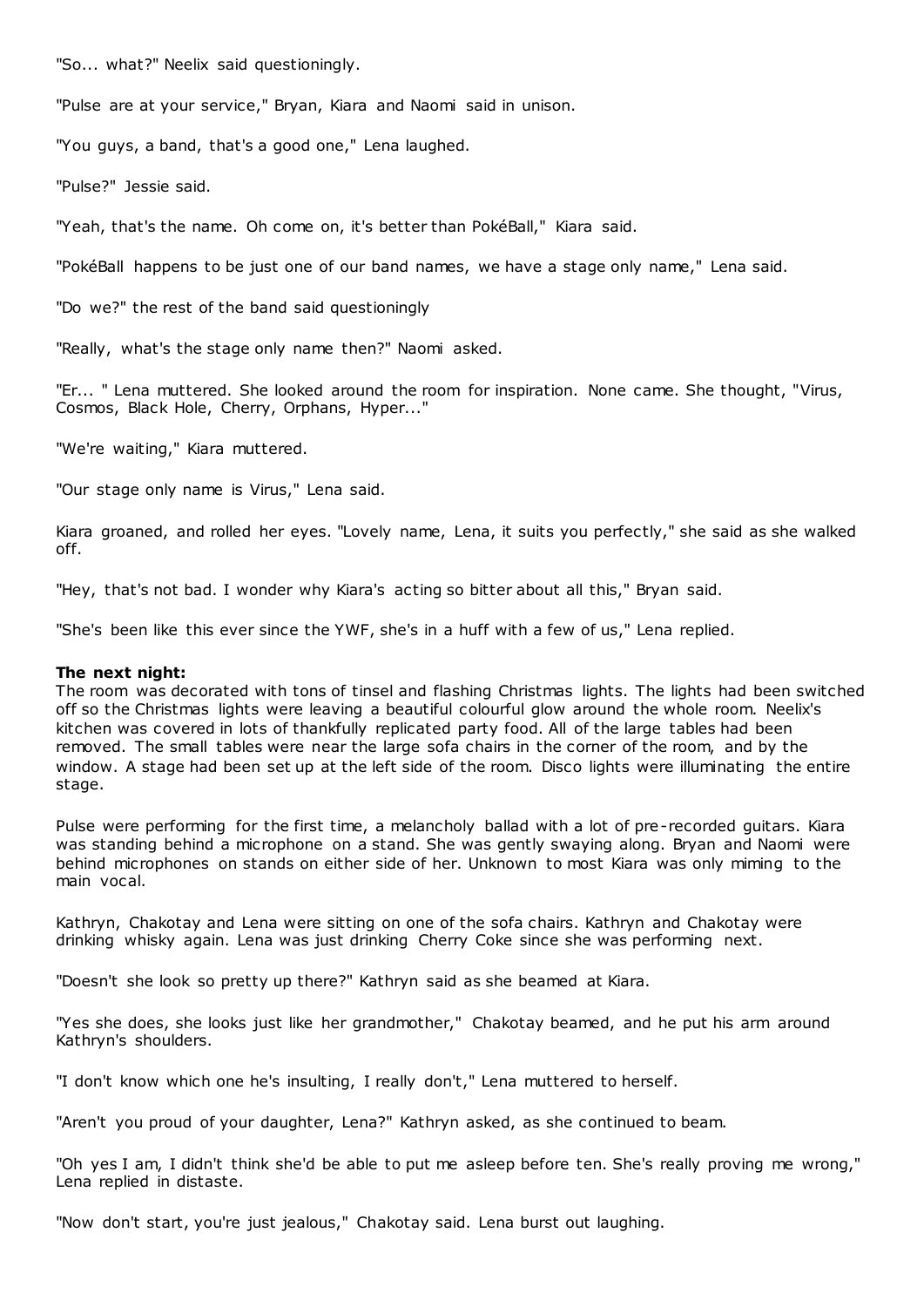Lena rolled her eyes, "oh yeah, I get it. The song's about kidding around, you're kidding." She faked a laugh, then sulked.

"I think she looks beautiful and graceful," Kathryn beamed. Lena put her hand over her mouth, pretending to gag.

"I agree, she is just like her grandmother," Chakotay beamed.

Lena stood up. "I think you guys have been on the drink a little too much," she said as she kept her hand placed over her mouth.

Craig walked over to their table. "Which song next, Lena?" he asked.

Lena looked down at her parents, who were still beaming. She smiled. "The ultimate test to see if your parents are well and truly drunk."

Craig turned an interesting shade of red, "ohno, not the tutu one again. I keep telling you that it means something else."

"What?" Lena said with disgust in her voice. Her face softened in realisation, making her laugh. "James said it was meant to be *too soon.* Were you singing tutu the whole time?"

"I... er, no..." Craig turned even redder, "toot toot once or twice." Lena snorted a bit before giggling at him. "What song were you going to suggest anyway?"

"I dunno, I kinda want to do Something 'bout You now," Lena chuckled. Craig looked on confused for a second, then his blush managed to get even redder. "Do you ever read the lyrics we send you?"

Craig pretended to smile confidently, "of course!" He rushed off with a tail between his legs.

"That was a beautiful song, lovely. Well done. Next up is Virus," Neelix said as he clapped his hands.

Lena dragged Craig over to Neelix. Jessie and James followed them slowly.

"Which song are we doing?" Jessie asked.

"Definitely not the something about you, jumping on my too soon one, that's for sure," Craig said far too loudly and boastful than he meant to. Lena still couldn't stop laughing.

James leaned over to Jessie and whispered, "oh great, someone told him. There goes my fun." Jessie smirked.

Lena tried to calm down, she breathed in then out slowly. "I think it's time to unleash the *funky fever*."

James and Jessie both looked a little worried, Craig however was confused again.

"Isn't it a tad early for that one? Our son's still here," James said in a hushed voice.

Jessie meanwhile pulled an unsure, slightly disgusted face. "We haven't had time to change the lyrics, like at all."

"It's fine, most people here are already sloshed anyway," Lena said. She turned to Neelix to whisper the song title, then hurried off to the nearby computer to program the song's instrument al into the speaker system.

"Okay, here's Virus with their new song Watch Me Go!" Neelix yelled over the microphone. He quickly vacated the stage.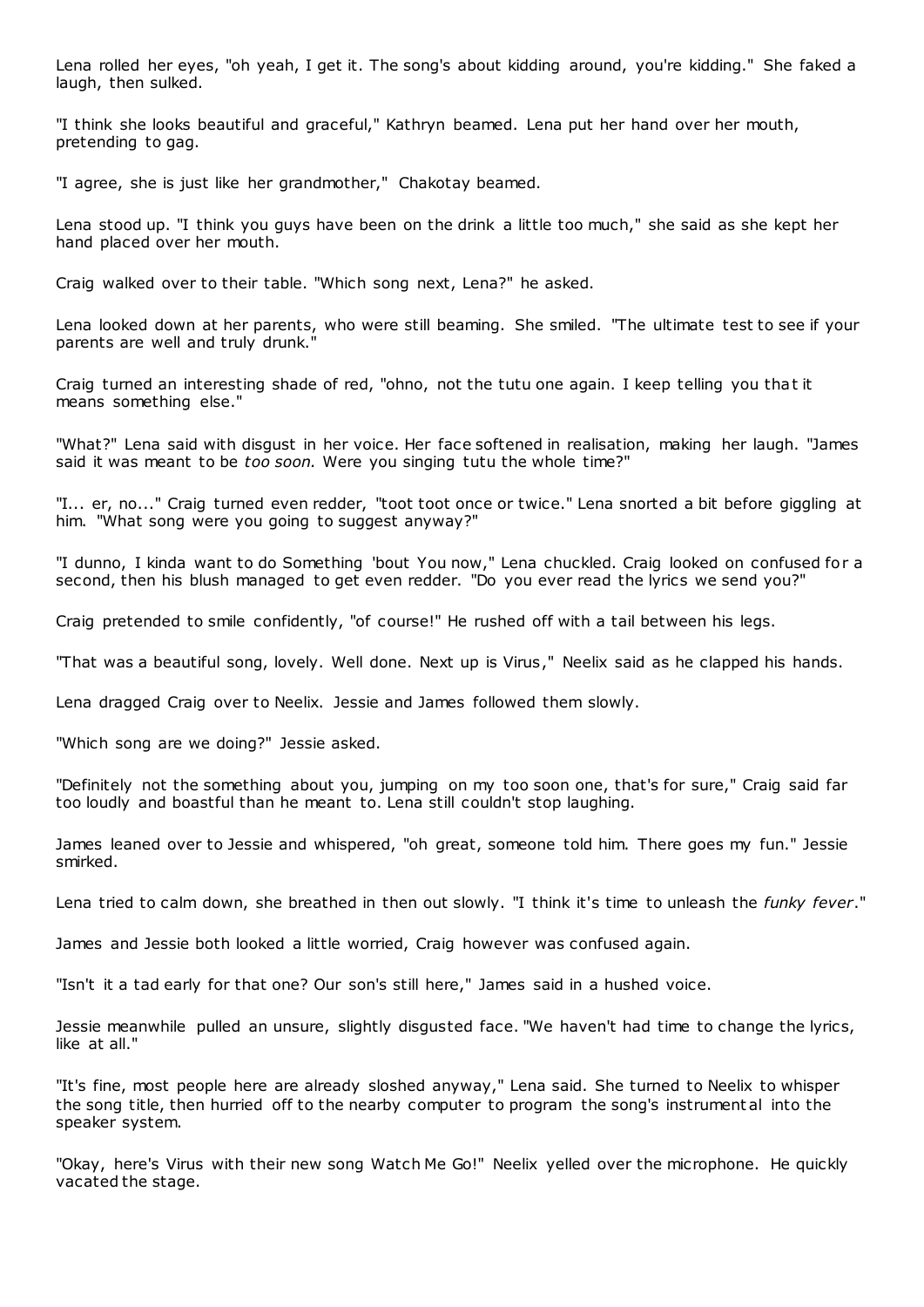The band got into positions in front of the microphones. Craig brought out the fourth one and he put it up behind Lena. She and Jessie were at the front, and the guys were at the back. Despite that James started the song off, the first few lines instantly making Kathryn turn a little pale.

When it was Lena's turn she checked to see if her parents were still watching, smirking slightly as she insisted on singing Jessie's lines as well. Jessie was more than okay with that.

At that time Kiara had sat next to Chakotay. "She's a disgrace to the family, right?" Kiara giggled.

"This song is absolutely disgusting," Kathryn muttered.

"Actually it's quite catchy," Chakotay said, and he started swaying slightly to the music .

Kiara snatched the whisky off him with a judgmental look in her eye. "I think you've had too much," she said.

The song finished, and Neelix came up on the stage.

"That was er, nice song by Virus. Up next is Pulse," Neelix said.

Virus stepped off the stage. Lena went straight over to Kathryn & Chakotay. She passed Kiara on the way.

"Beautiful song, Lena," Kiara said sarcastically.

"Mind the windows, Kiara," Lena muttered and she sat down next to Chakotay. "So what did you think?" she asked.

"I thought it was quite catchy," Chakotay said.

Kathryn glared at him into silence. "It was absolute filth. You're far too young to be singing that!"

"It can't be that bad, geez, you need more alcohol," Lena said, and she filled Kathryn's glass with more whisky. In the corner of her eye she spotted Tani marching through the crowds. When she realised who she was aiming for she hurriedly got up to follow her.

The two men were too engrossed in their own conversation to notice until she growled, "what the hell are you doing here?"

They looked at her aghast, one averted his eye to avoid eye contact with her.

"I warned you," the avoider whispered.

"Yeah thanks bro," the other whispered back. "Look Tani, lets not make a scene of this, it was ages ago."

Tani huffed and folded her arms, "you have some nerve."

Lena got to her, gently clasping her arm. Tani pointed a glare back at her. "Yeah maybe I should've told you sooner. Lets go get a drink."

Tani tried to pull her arm away, "You knew!?"

"We found them on the YWF ship," Lena replied, looking guilty.

"But I thought because of all that Kiara crap and the paradoxy stuff, that they didn't exist," Tani said.

One of the men laughed a little too much. "Not how it works, I'm not afraid."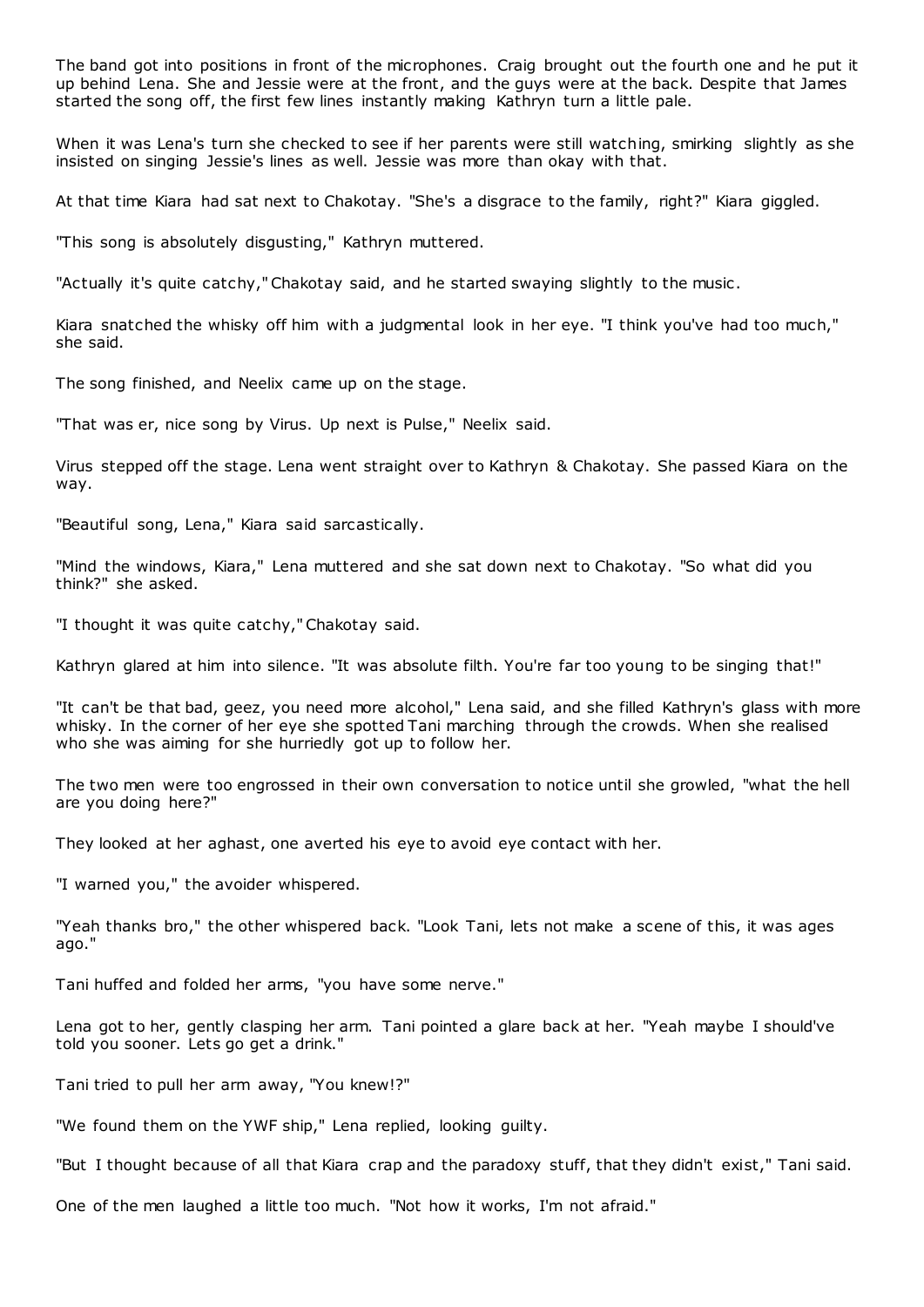Tani scowled, "you should be. Now get off me!" Lena did just that, fortunately Tani stomped off.

"You two were friends, what happened?" the so far quieter man spoke up.

Lena stared at him blankly. "Same thing that happened to our Ash here."

The other man cleared his throat awkwardly. "Ashley. And I see. So who, what, when or which?"

"Doesn't matter," Lena grumbled. "Look, you know she holds grudges. Maybe avoid her if you can. That's what I do." She eyed the quieter man, "and Steve, stop doing that."

The quieter man eyed the floor, "doing what?"

Lena groaned and pointed at him, "that. I don't need your awkward sympathy. The girl you both knew didn't exist, I'm not Morgan, not anymore."

"So is that why Tani unfriended you? She took the not really growing up with her on the sphere news personally?" Ashley asked.

"No," Lena said at the same time James and Jessie approached her. She directed her eyes in his direction briefly. Ashley laughed as he understood, nodding slightly.

Steve focused on them with a slightly awed expression. "You're the guy who beat down Mick T he Stone."

James laughed nervously, "I did? I still haven't a clue what happened there."

"Oh yeah," Steve chuckled as well. "He's got two sides of him, one is the gentle giant known as Mick and the other is the cyborg persona he got from those wannabe Borgs. It's sorta leftover after their mini collective went bust about a year ago."

Jessie winced, "wannabe... you don't mean the Valarians?" James tensed, while Steve shrugged as if he didn't know. "We've ran into them before. Their mechanical personas are pretty strong, right?" she said uncomfortably.

Steve nodded, "that's right. Human side isn't affected, but he's a big dude so..." He smirked in James' direction, "taking him down then's still pretty impressive."

"Okay," James said in a disinterested tone. Jessie looked down awkwardly as he walked off to get another drink from the designated booze table.

A few hours later a tiny hand reached up from the ground to try and take a bottle. Kathryn noticed and quickly reached down to stop him. "Oh no no, that's not for little boys."

Duncan looked up at her with a pouty expression on his face. It was so cute, she nearly melted on the spot. She shook her head to get her resolve back, "you don't want to end up like Tom, do you?" She pointed toward Tom dancing madly to one of Pulse's ballads.

He shook his head with a grimace. Kathryn smiled, "good boy." She directed him gently in another direction before she walked off.

The tiniest little noise slipped from the boy's lips, "wh...?" He wandered off.

Once their song was over, Naomi eyed him suspiciously as Kiara came over to her. "I'm sure Duncan's just spoke," she said.

"Nah, he can't talk," Kiara said.

Virus went onto the stage. "And finally Virus will perform two of their songs that have been mixed together as a remix. Remember it is available on their debut single," Neelix said into the microphone.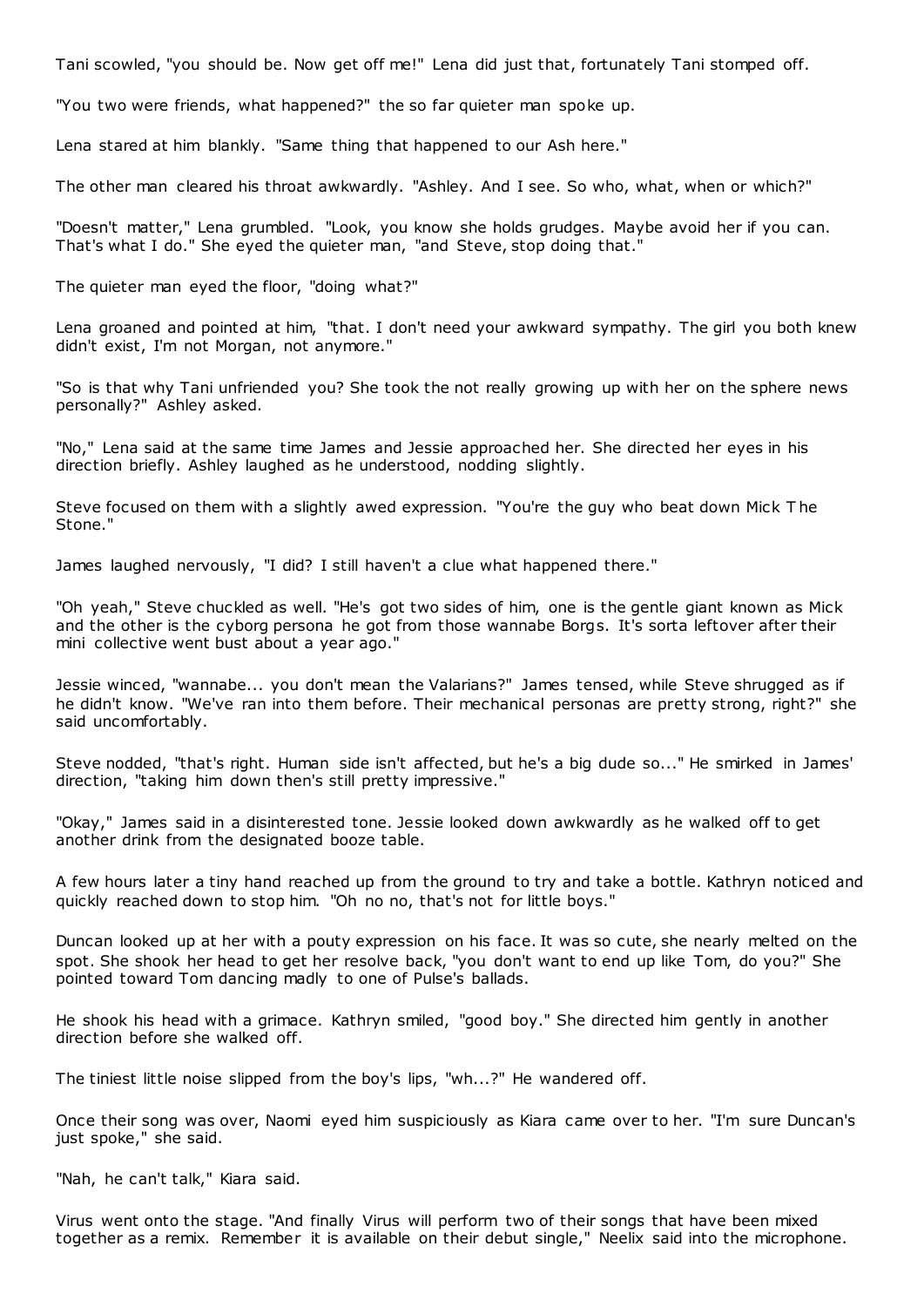Craig meanwhile looked on worried at two of his bandmates. "Ohno, you guys aren't drunk are you?"

James and Jessie looked at each other, then back at Craig with forced straight faces.

"No," Jessie replied.

"Yes," James though replied at the same time. Jessie elbowed his arm. "Oh, no."

"Don't worry Craig, it's probably better off if they're drunk anyway," Lena said.

The four got into positions and started to sing. Everything seemed pretty normal until the end when Jessie decided to grab James to give him a long kiss.

"Oh my god, why," Kathryn complained.

Chakotay groaned, shaking his head. He thought about saying something but she kept rambling on like that, at least until Tom stumbled over to them and put his hands on his hips.

"Oh my god!" he screeched, "shut up you stupid Peter Pan bitch."

Kathryn's eyes froze over. Chakotay started to feel like his whole body did. "I beg your pardon!"

Tom laughed, "I beg your pardon, I..." he was cut off by a burp which made him turn pale. "Uhoh, rain check." He ran off with his hand over his mouth, unknowingly passing Duncan.

"Soopid peda pan bish," Duncan tried to say. He looked pleased with himself.

Tom staggered back in, eyeing the boy with a confused frown. Despite that he passed him again to walk over to Bryan helping himself to the pizza slice table.

"Do your dad a favour. Take Duncan back to our quarters and babysit him," he said. He took a swig of lager.

"Ok, I'll do the favour, what is it?" Bryan asked. Tom didn't swallow the lager at first. He just stared at Bryan. "What?" Bryan muttered questioningly. Tom swallowed the lager slowly. "Take Duncan back to our quarters and babysit him, that was the favour," Tom said slowly.

"But you asked me to do a favour and babysit Duncan," Bryan pointed out.

Tom nearly went cross eyed, it made him wobble. "Please Bry, do your daddy a solid."

Bryan backed away to avoid the alcohol fumes. "I'm one."

"One what?" Tom asked. His eyes lit up, "oh I love this song!" He ran off towards the dancefloor, leaving a very confused Bryan behind listening out for a song that wasn't playing.

Neelix approached the microphone, about to announce something when he spotted Tom climbing onto the one foot tall stage as if it were a mountain. Next thing he knew the microphone was pulled from his hands with a piercing screech.

"Yo, guess what time it is?" Tom shouted into it. He got nothing but silence and blank stares. "That's right, it's time for the Michael Sullivan Show. Lemme hear the chant." He waited and still got nothing but a random person coughing. Still he clapped. "Wonderful, wonderful. Let me introduce our host...

Harry shook his head, embarrassed for him. "He does realise Sullivan's not real, right?"

Tom then brandished the mobile emitter to his left, winking mischievously. One little tap and Sullivan fizzled into existence wearing his fancy suit.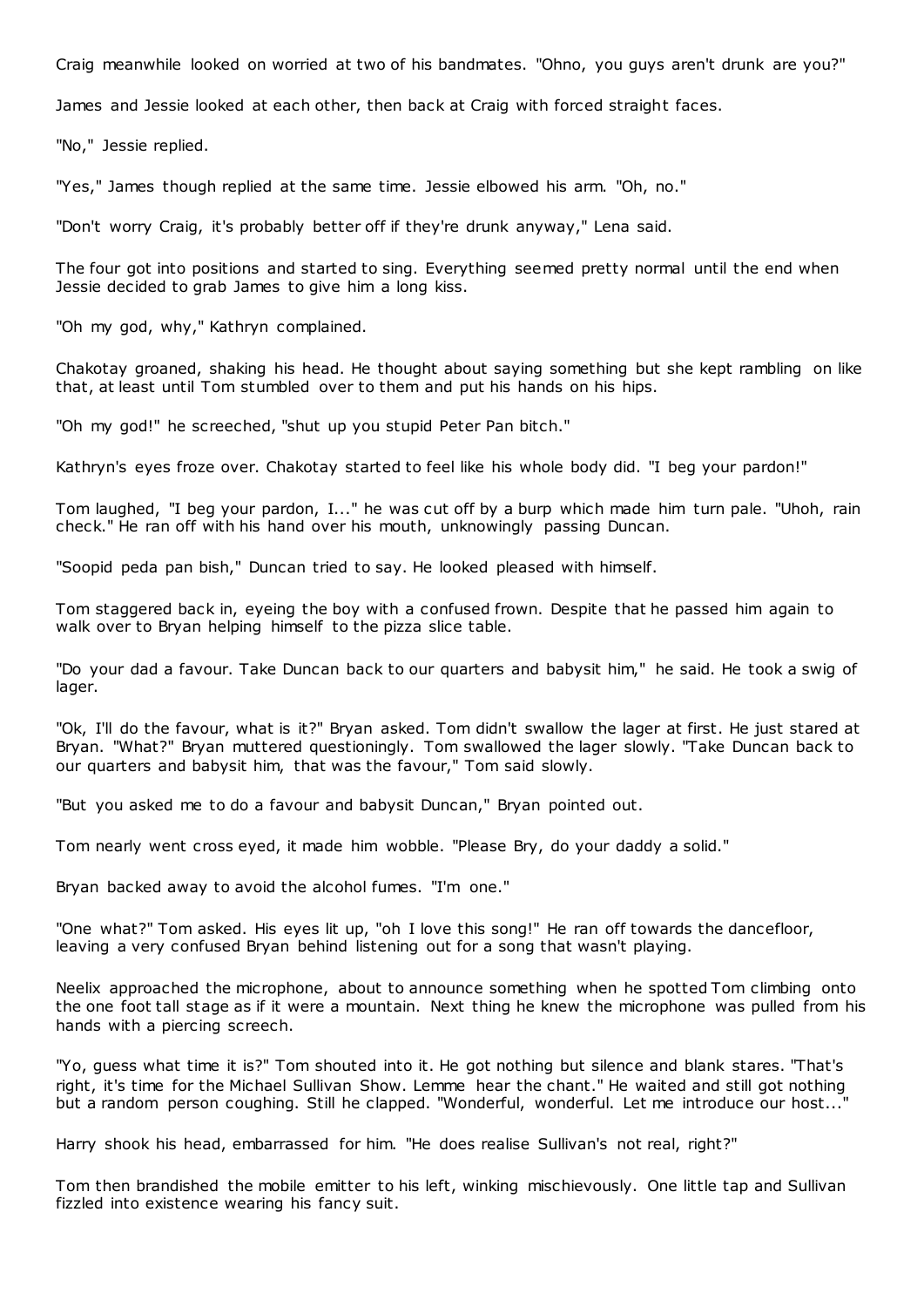"Helloooo folks, Tommy and I have a fun show for you tonight," Sullivan crooned.

"Oh god, I'm not sober enough for this," Chakotay groaned, grabbing Kathryn's coffee while she wasn't there. His eyes bugged out at the mere stench of it.

Sullivan laughed and clapped as if he had a audience who cared. "We're mixing it up toonight with our theme. I'll let my good mate Tommy explain."

Tom burped through the microphone, luckily this time it didn't make him feel sick. "I think with a certain holiday coming up, we need to get everything out in the open air, tear each other new ones. Clean the laundry so to speak."

Sullivan looked confused, "what?" he whispered.

"Our Mikey, Mikey here will help ease all of your suffering," Tom continued as if hadn't said anything.

"If I have the power," Sullivan pretended to sound insecure.

Tom patted him on the shoulder, "he has the power."

Bryan looked around at all the people, obviously drunk, buying this. His face turning bright red as he gathered up Duncan just before he reached one of the buffet tables. He left before the shouting and pushing started.

As always one voice overpowered everyone. "Who drank my coffee!?" Kathryn screeched, freezing the whole room. She looked to Chakotay who already had the sense to make his escape minutes before.

Sullivan laughed through his nerves, "I'm sure no one would have the audacity to steal from you, Kathy."

Kathryn stared with steely eyes in his direction, "oh go and hump your own leg you insult to the Irish."

"Um, your magic box over there has coffee," Sullivan stuttered, pointing backwards. Kathryn was already at the replicator before he finished. "Next problem I can solve?"

Emma pointed her hand up, "Tom said you guys were showing The Mummy Returns with free beer and Cherry Coke. Can I have some free beer and Cherry Coke?"

"No, you can't," Sullivan replied.

"Can I have a chain-saw then?" Emma asked.

Tom looked on a little impatiently. "You can't have finished those free drinks already."

Emma shoved the bottles on her table with a single arm swipe. "What drinks?"

"Ahem!" Tani cleared her throat purposely loud while raising her hand. Tom and Sullivan looked very relieved. "I have a problem."

"We know," someone in the room sniggered.

Tani looked around angrily, then back at the stage. "How about we talk about everyone who keeps casting me aside for someone *better*."

Ashley and Steve glanced at one another awkwardly. "Oh boy, here we go," Ashley whispered.

Tom brightened up considerably. "Now that's what I call a show. Come on up, come on up." In his excitement and arm gesturing he stumbled off the stage and ended up face down on the floor.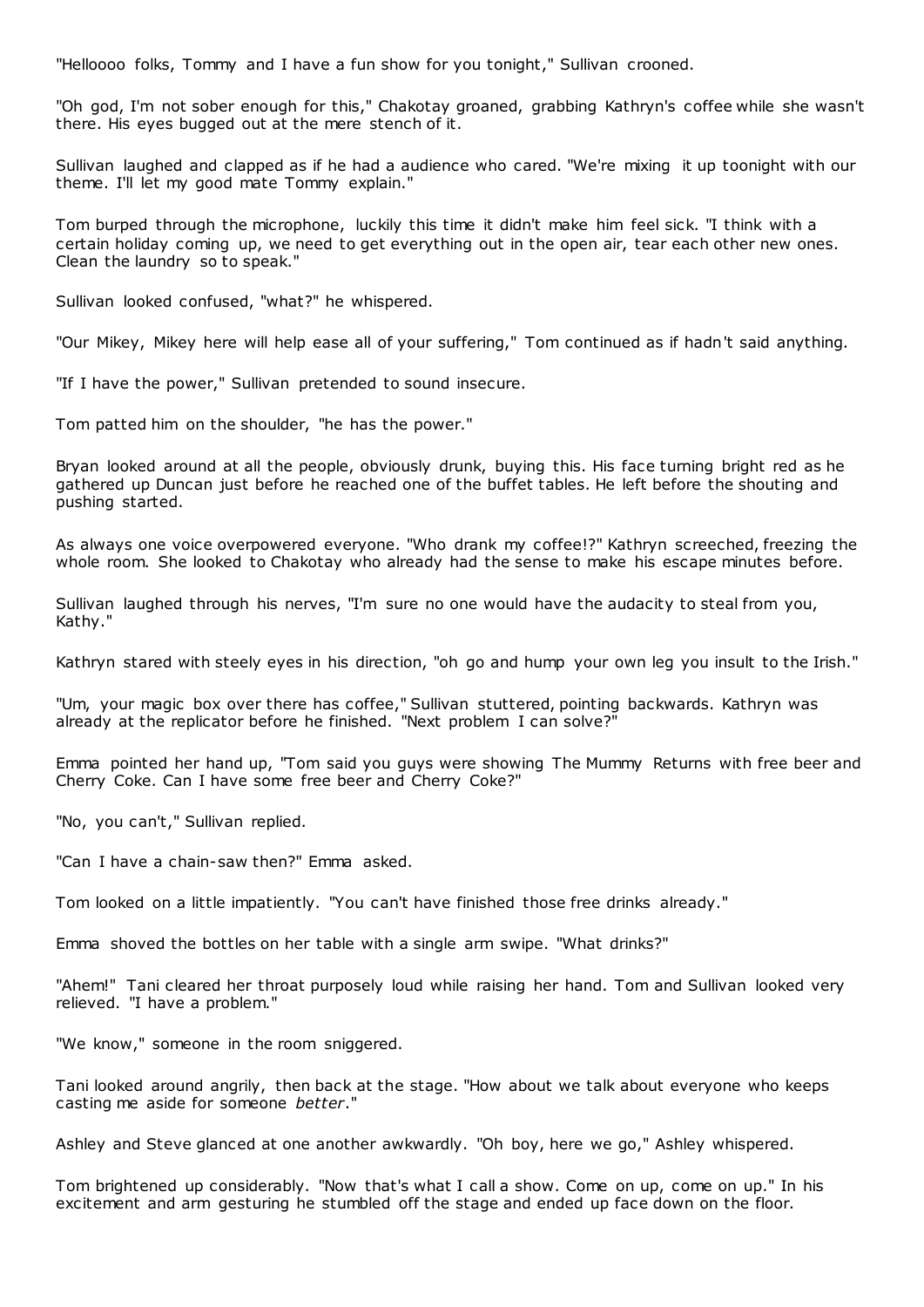Tani went up to the stage to join Sullivan anyway like nothing ever happened.

"Now then Miss..." Sullivan said in a friendly, customer service voice. Tani told him her name. "Tani. What happened to you sounds so awful. Mind telling us about it, then ole Uncle Sullivan can help you solve it."

"Ookay," Tani said with a judgmental look on her face. "I once had a best friend, but they decided to get a new one. It's like I didn't exist."

"Ooooh," Sullivan tried to sound outraged. A few drunks chimed in, including a muffled Tom.

Lena marched her way through the crowd, "hey wait a minute, that's.."

"I wasn't talking about you Lena, not yet," Tani huffily said.

Lena stopped and stared blankly. "As I was saying, that's not what happened."

"Ah Morgan, looking good," Sullivan said. Lena narrowed her eyes so much they were barely slits. "Continue Tani."

"Well I..." Tani looked shaken, her voice stammered. "See, see what I mean. It's always about bloody Lena! First Ashley dumps me for her, after I defended her against him, then Lena casts me aside for even hotter eye candy."

Lena groaned in disgust. "Ashley wasn't one of the bullies on that sphere, and..."

"Yeah yeah, it never happened," Tani taunted her while shriveling up her nose. "He only said to me and everyone you weren't one of us."

"But Ashley has never been my friend, you idiot!" Lena snapped back. "And the thing with James, you're so insanely jealous of someone who can't stand the sight of you, that you hated me for being friends with him, you spread rumours. You cast aside your best friend, not me."

The crowd started murmuring. It stirred Tom back to his feet, then eventually the stage after a couple of tries. "Oh yes, this is good stuff. I'm loving it."

"Sounds like a real pickle, ey folks," Michael said with a flourished wink. The Mikey chants started playing, but not from the crowd, from the speakers.

"Why else would Ashley not want to be friends with me anymore!" Tani sobbed furiously. She noticed Ashley looking away, blushing and awkwardly, then Steve beside him looking at the floor. "I befriended the lonely kid and I'm the bad guy? Then you tell me to shove off..."

"For god's sake, I didn't, you did," Lena muttered impatiently. "And stop doing this here, Tom will probably be broadcasting this live on his stupid program."

Tani shrugged with indifference, "no he won't. I know something he doesn't."

Tom chuckled to himself so much he had a tear in his eye. "Classic ..." he then seemed to realise what she said, "wait, what?"

"If it's about the Delta Flyer cuddly toy he sleeps with, that ship sailed last week," Kathryn said in between sips. Tom's eyes widened, he started making pathetic squeaking sounds, to which she smirked. "You mean you do? It was just a guess."

"Nuh uh," Tani grunted. "I'm tired of everyone picking on me, so you want an embarrassing show, you got it. Ashley writes Harry Potter fanfiction, the shippy kind."

There were a few sniggers amongst the crowd. A couple of people stared at the very embarrassed Ashley, while his brother bit his bottom lip to stop from laughing.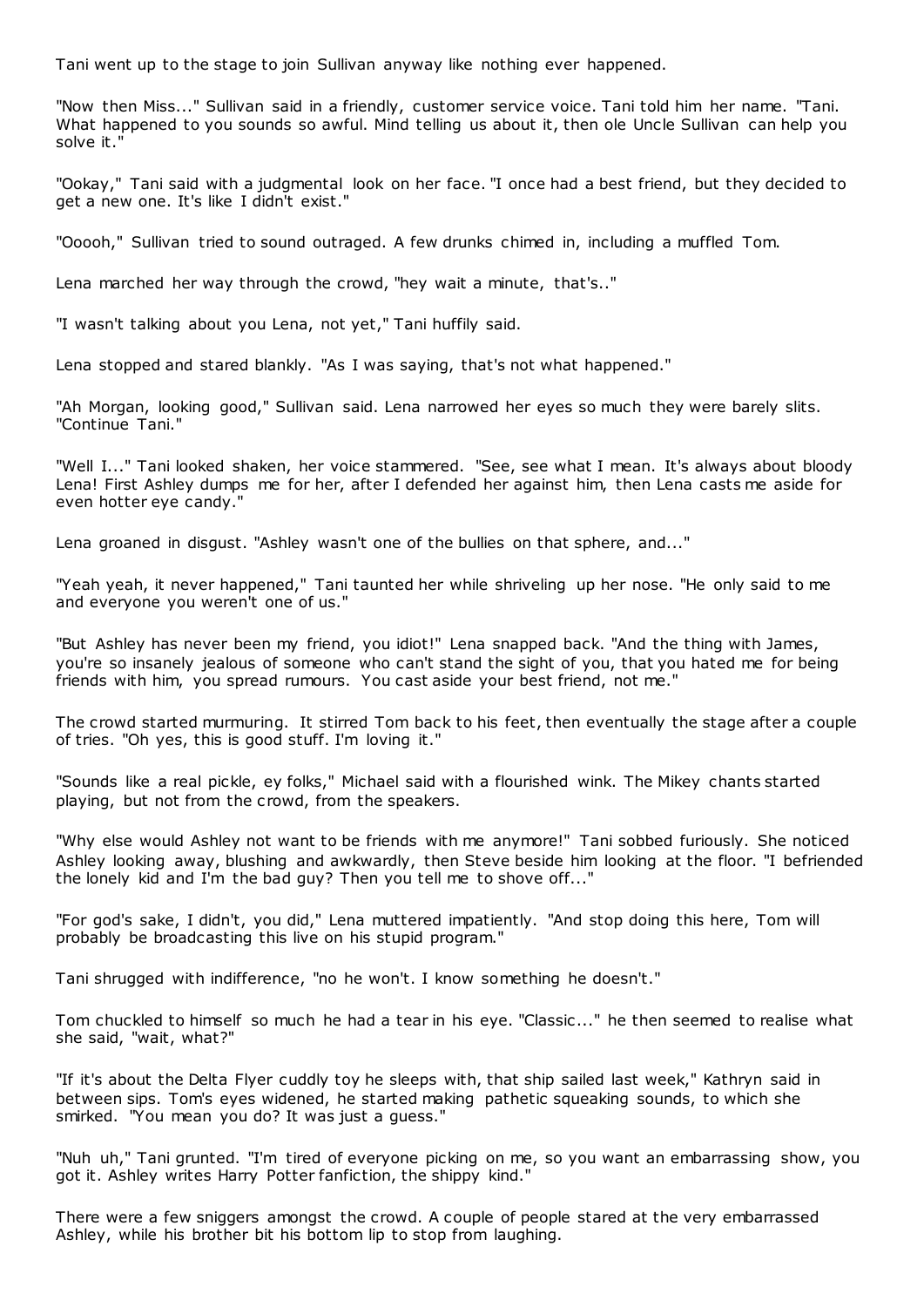"One time I caught Janeway in the cargo bay replicating a coffee flavoured Christmas tree. It didn't last," Tani continued.

No one was surprised, still a lot looked. Kathryn seemed almost smug. "And? I'm not ashamed."

"Lena has a Holodeck program called Pocket..." Tani said with a darkening smile.

Lena hurriedly butt in, "that's just a fake name for my training program, so no one uses it. Stop it."

Nearby Faye gasped and turned to her, "you collect In My Pocket's too?" Lena had no idea what to say to that, she pretended not to hear her.

"Okay Tani, this is getting a little off topic," Sullivan said, trying to guide her from the stage. She gave him a rough shove, dislodging the emitter so he fizzled off-line. Tom missed where it dropped, and quickly tried to hunt for it on his hands and knees.

"My favourite one is about our favourite host," Tani said, looking down at him. He didn't really pick up on that and continued looking. "Did you ever wonder why your son never listens to you?"

Lena's face paled, her eyes widened. "No, no," she mumbled, she continued her pushing towards the stage.

Tom looked up all confused, "Bryan?"

"No," Tani said through a faked smile. "The other one. The one I saw punching you in the nose one time and laughing about it."

"Well uh..." Tom stammered while getting to his feet. "He's more Klingon than Bryan, so what?"

Tani smiled sweetly. "Is he, is he really? He doesn't look it. In fact..." Lena got to the stage, making her back off hurriedly. "Doesn't look like..." she said very quickly before Lena slapped a hand across her mouth.

Tom watched them suspiciously. "Lena? I'm touched that you care but..." Tani laughed behind the hand, failing to push it away. "He doesn't look Klingon, that's because of the disorder t hat can affect part Human Klingon hybrids, the spine curving. Doc had to alter the DNA before he was born to..."

"You don't owe her an explanation, you moron," Lena barked back at him. Tani ducked down to jump from the stage. "Hey!"

"You should get one though. And I know who you should ask first," Tani giggled. She escaped into the crowds as Lena jumped down to get to her. She followed quickly.

Tom stared after them, suddenly feeling sober with a lump in his throat. Amongst the crowd he looked for his wife. Instead he spotted Harry first. "Yeah um, that's it for tonight all."

The party soon got back to normal after all the awkwardness had faded away, apart from a few people asking Ashley if they could read his fanfiction and his denials about it.

Harry walked over to the table with just his friend sitting at with two cups in his hands. One he handed to Tom, the other was snatched by a Kathryn coloured blur. He groaned impatiently. "I never see her coming."

Tom sighed, "tell me the truth, am I being paranoid?"

"About what?" Harry carefully asked.

"Duncan," Tom answered. He didn't notice Harry's tiny flinch and brief glance away. "He hates me. Cries all the time when he's with me, looks at me funny, the occasional hit." He looked up at his friend, "he's not mine, is he?"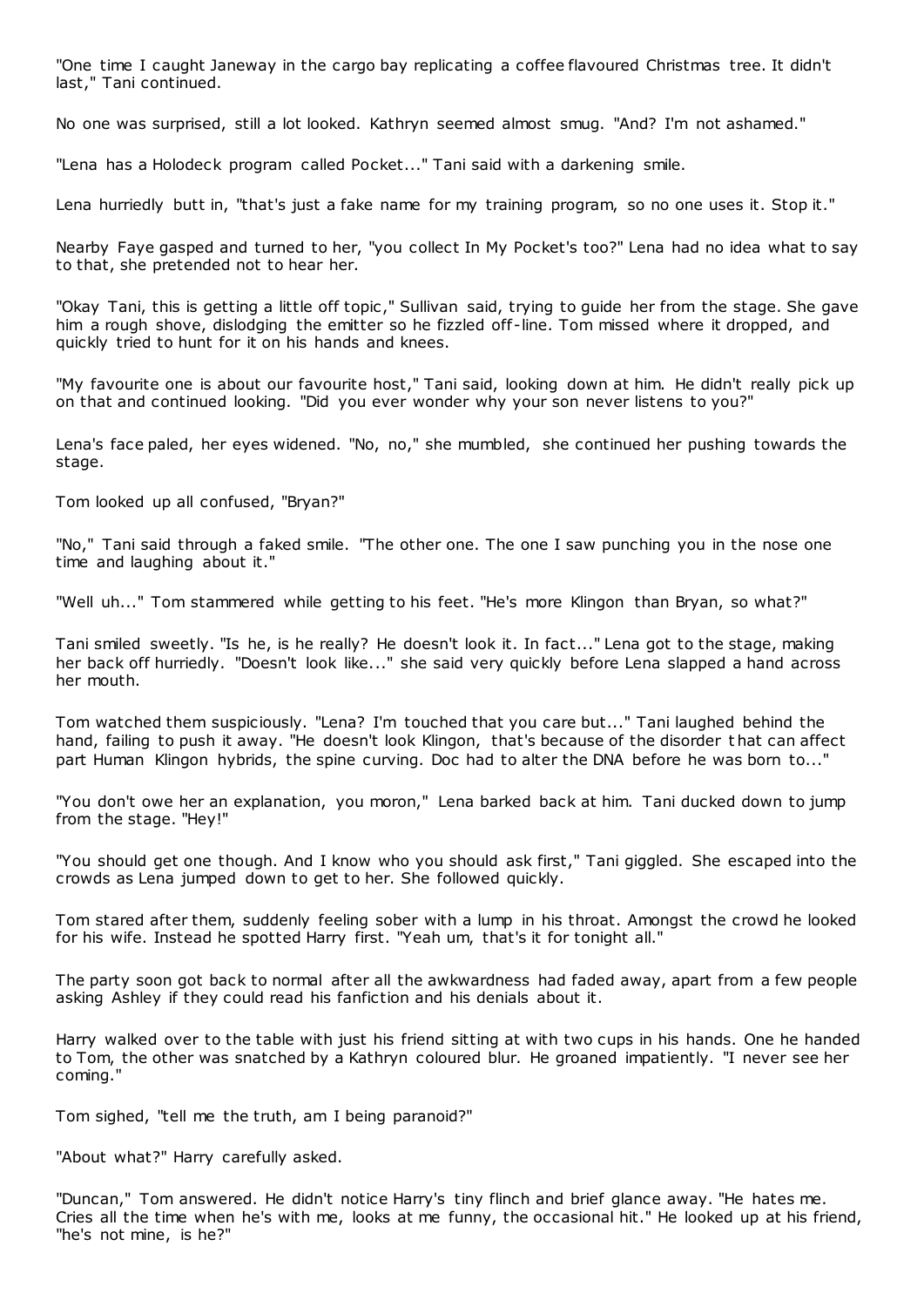The blood drained from Harry's face, and it felt like all of his upper torso as well. Tom watched him with prying eyes. "Because of what Tani said?" he said in a higher pitch than usual.

Tom's face hardened, "you know something."

"No," Harry blurted out defensively, making him wince. "No. I just had a suspicion."

"And you're telling me now, because?" Tom's voice trembled.

Harry timidly shook his head. "I didn't know for sure. If it was my imagination then I'd be rocking the boat for nothing."

Tom breathed deeply through his nose and out. All it did was make him shake more. "Then, what do you think it is?"

"Well..." Harry said hesitantly, "Duncan spends a lot of time with him, mostly behaves around him, likes to hit you."

Tom shuddered as he closed his eyes and clenched his jaw, if only for a moment. "My thinking exactly."

Harry gazed down at his hands folded on the table. "I'm sorry."

Tom shook his head, "no, B'Elanna wouldn't cheat on me. There's more to it than that."

"I agree, but how?" Harry said.

"And why?" Tom murmured.

"Why?" a tiny voice said from beside him.

The two men looked around to the source, finding Bryan holding Duncan as if he were a crewmember on bring Janeway coffee duty. Duncan seemed to think it was funny.

"Did he..." Harry stuttered.

Tom smiled, "yes, yes he..." Then it hit him again when he noticed Duncan looking at him, Tom's entire demeanour soured fast. "Bryan what... no, give him here."

Bryan barely had time to argue, Tom snatched Duncan away which immediately set the boy off, he made a little whining sound and started to fidget. "Of course," Tom grumbled bitterly, "not for long."

"What's the matter dad? I thought you'd be happy," Bryan said.

Harry winced as he looked up at his friend.

"Oh I'm thrilled. Stay with Harry," Tom muttered, getting up from his seat.

"Ohno, what are you doing?" Harry asked grimly. "Maybe you shouldn't..." he gestured at the baby.

Tom stared at him briefly, then walked off silently.

## **James/Jessie's Quarters:**

The pair were sleeping off their drink when they were woken up by banging on the main door.

"I know you're in there you wastes of oxygen! Get here and open the door!" Tom screamed from the other side.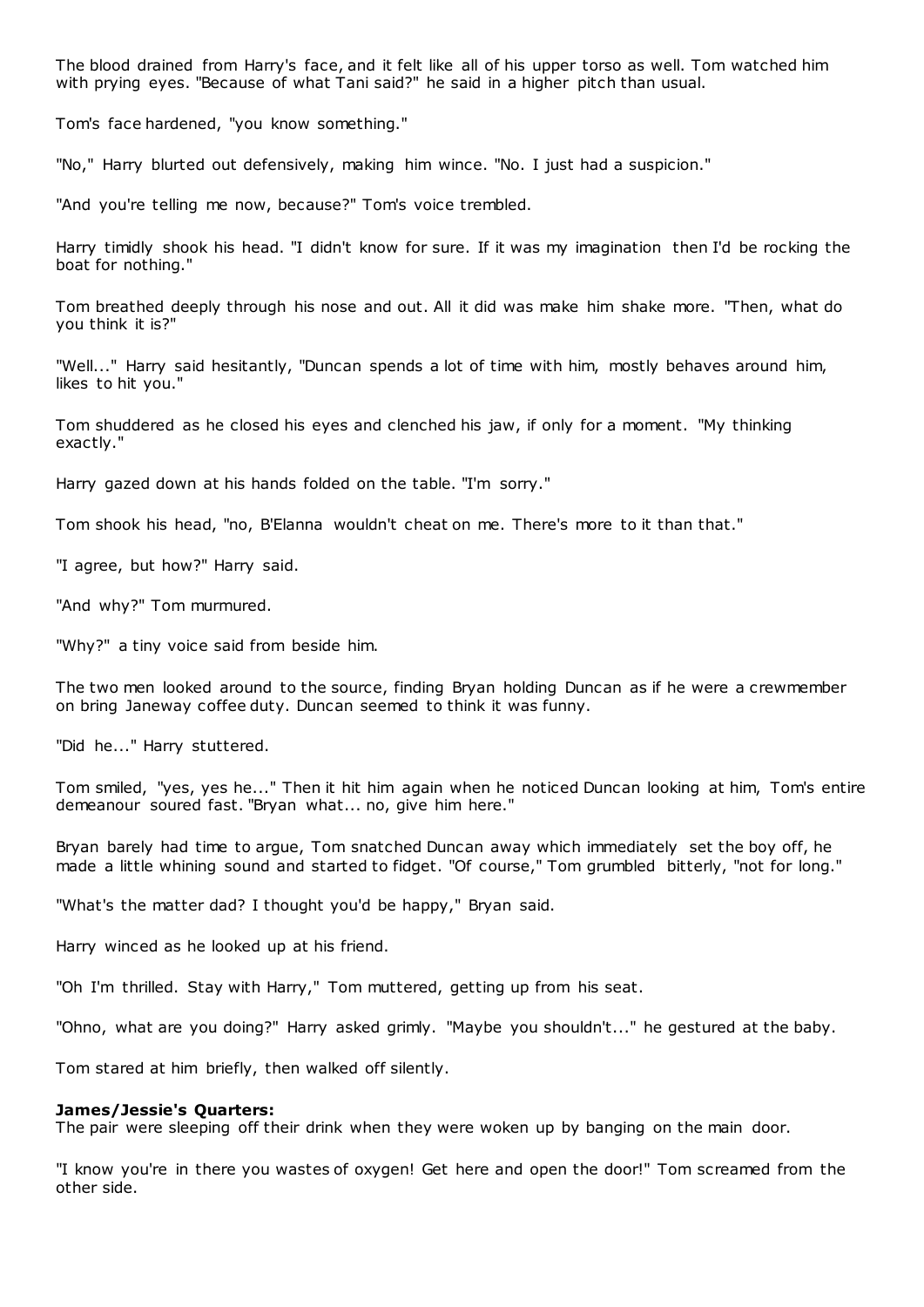"I wonder who that can be?" Jessie said. She slowly climbed up and headed towards the main door. The main door opened. Tom stormed in holding Duncan. "What do you want?"

Tom looked around the room. "Where's your boyfriend?" Tom asked.

"What? Boyfriend, how did you bloody find out?" Jessie stuttered.

Tom eyed her suspiciously. "You're still drunk," he said. He pulled out a hypospray, and he injected her with it. She collapsed. "Hmm, that made me feel a little better," Tom muttered to himself.

"Why?" Duncan said.

Tom groaned, and he put Duncan on the nearest chair.

James walked in, and he headed straight for the replicator. "Hi Tom. I need a vodka, do you want a drink?" he asked.

Tom eyed him suspiciously. "You're being too nice to me, you're still drunk," Tom said. He rushed over and hyposprayed James. He collapsed.

"Why?" Duncan said.

#### **Ten minutes later:**

Jessie and James had woken up, and luckily for everyone else in the room they had sobered up too. Tom had sat down on the sofa. James and Jessie were just standing around, getting rather annoyed with him.

"Are you just going to sit there all day?" Jessie asked angrily.

"Have you sobered up yet?" Tom asked. The pair shrugged their shoulders. Tom rolled his eyes. "Fine, I'll test you. James, can I have a drink?"

"Get stuffed," James replied.

"You're sober. Jessie, is it true that you and James are seeing each other?" Tom asked.

Jessie rolled her eyes, "not that crap again. You need to get a hobby you weirdo."

Both of Tom's eyebrow twitched. "Good. Cos I want you to remember this, and I want answers."

"Why?" Duncan squeaked.

The pair looked at him in surprise, to which he smiled at them and waved. It only ruffled Tom's nerves further.

"Yeah, that. That..." Tom grumbled. He was met with blank stares. "Where the hell did he come from?"

"Er, you came here to ask us where kids come from?" James said over his nerves. Jessie winced discreetly.

"Just keep talking like that and I'll get even more angry so I can yell. I don't mind," Tom said.

"Why?" Duncan said.

"That helps too. Anyway, that's not what I meant," Tom growled.

"Then what more do you want to know? Do you have amnesia or something?" Jessie asked.

"Oh for god's sake!" Tom yelled.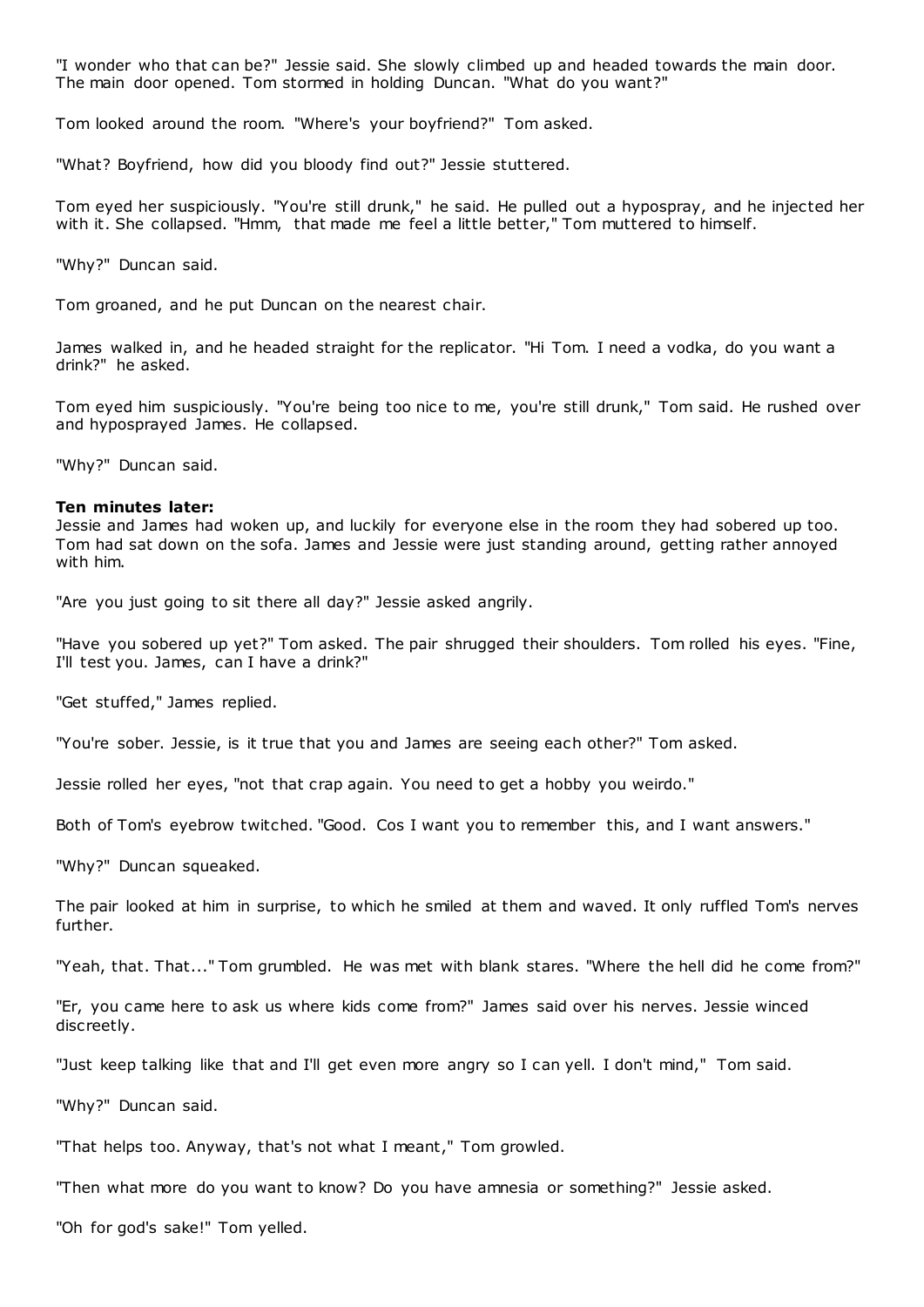"Why?" Duncan said.

Tom's fists clenched so hard they were white. "He's not mine. Don't deny it."

The resulting silence was deafening, even Duncan looked uncomfortable.

Tom laughed painfully and angrily. "That's it? You're not even going to say anything, after all you've done to me."

"Who told, or how did you..." Jessie asked quietly.

"Does it matter? You've basically admitted it anyway," Tom snapped.

James and Jessie glanced at one another, she gave him a nod. "Yes it's true," he replied.

"You... what... I don't..." Tom stammered, his rage steadily rising. He jumped out of his seat to march over to them. "What's wrong with you people? Don't you do anything normal?"

"It's complicated," Jessie said.

Tom scoffed, "oh is that why I'm only finding out about this now? Why am I only finding out about this now? Was anyone ever going to tell me at all?"

James cleared his throat and stared at him as if to silently tell him to calm down. "Of course we were, it's just the longer it went on, the harder you'd take it."

Tom pointed a finger at him. "Don't you dare put the blame on me!"

James lightly swatted it out of his face. "We're not, I'm just saying how it is."

"It was a difficult thing to bring up when it... when it first happened," Jessie said as carefully as possible. "We wanted to avoid exactly this and only made it worse by waiting."

"You mean my finding out, spare me," Tom grunted.

Jessie bit her lip firmly. "No, it was always going to upset you whenever we told you. The longer we put it off, the worse it would be."

"So, how did this happen, how did you convince my wife to take your kid?" Tom asked as calmly as he could manage.

"It wasn't like that," Jessie protested angrily, "she saved my life and Duncan's. I was stabbed and she..."

"Oh and then you told her to keep it quiet or else, how noble of you. Is this how you freaks say thank you?" Tom grumbled.

James took a step forward, Jessie quickly put an arm out to put him off, it did for the moment. Tom shook his head in disgust.

"I told you already. I'm not excusing why you weren't told, but it's what happened," Jessie said.

"Okay, then where did he come from then? I knew it was him, but only assumed Jessie was involved..." Tom said.

James' eyes narrowed, "*does it matter*?"

"Nice, throwing that back in my face," Tom faked a chuckle. "The kid was born and you two just forgot you had one, or was this an unofficial adoption?" He didn't pause long enough for an answer, "let me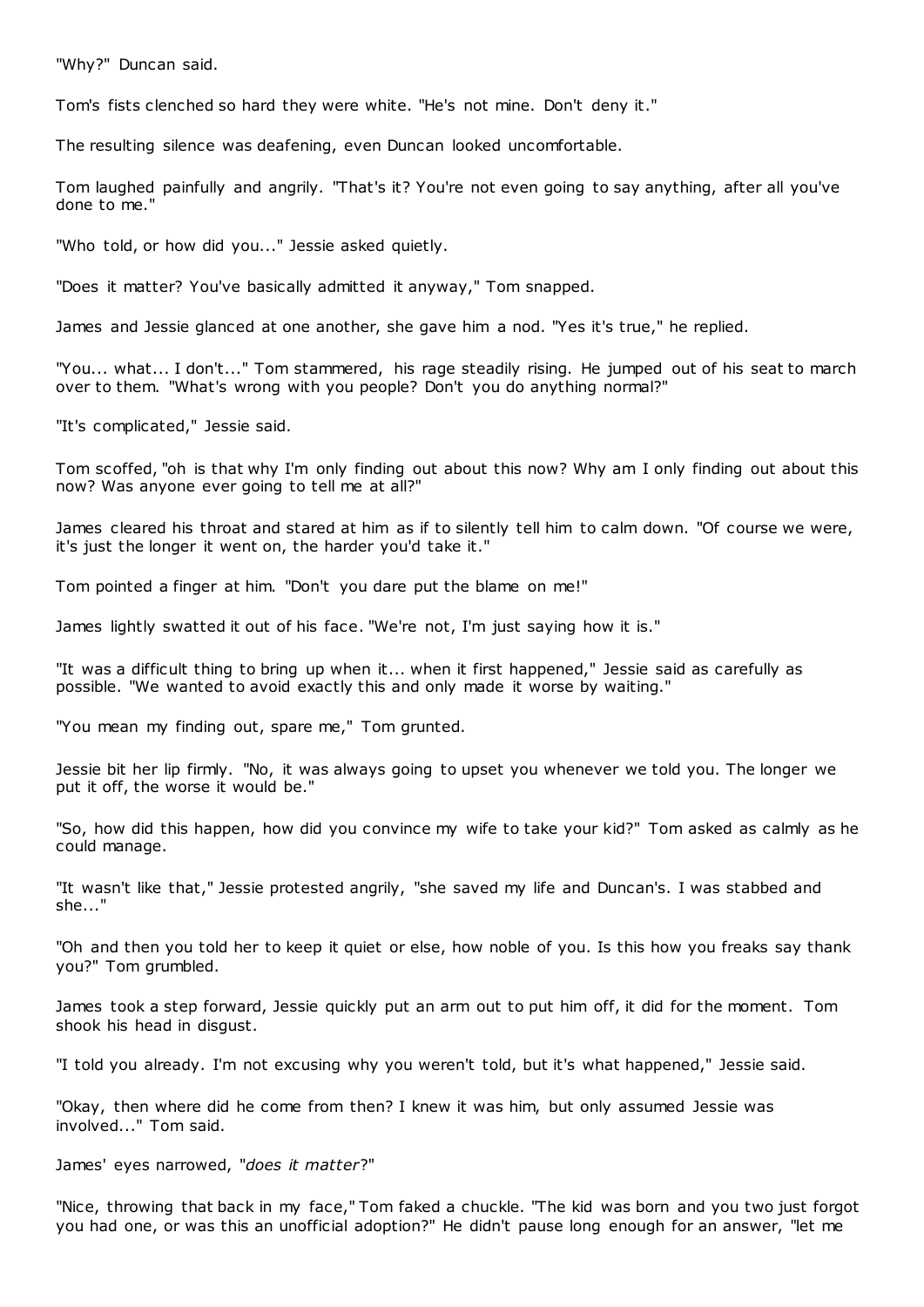guess, *we're just friends, we just had a few too many one night*. Spare me from all your childish denial. Not one bit of this makes sense, at all."

"Look, we're not proud of this. I know I'd do it over again if I could," Jessie said.

Tom laughed for real this time but with some bitterness. "I'd say *I'd bet you do*, but then I'd be complimenting that freak."

"What?" Jessie sounded confused.

James rolled his eyes, "you keep throwing that word around..."

"Oh cry me a river!" Tom shouted back at him. "You made me think I had a second son, when he was yours this whole time!"

"Oh," Jessie mumbled, a little embarrassed. "That's not fair, it wasn't malicious or anything. It happened."

"And you keep saying that," Tom said mockingly. "I wouldn't be surprised if you have been like bunnies this whole time." Jessie shuddered, Tom brushed that off. "You think, ohnoes this baby is so inconvenient. It'll be super easy to pretend to be hurt and trick some poor schmuck into taking it."

James stepped over so there was barely any gap between them. Tom was too angry to be worried, it only made him smirk. "You're making this worse than it is. We wouldn't do anything like that, do you hear how ridiculous that sounds?"

"Yeah," Tom agreed, smiling. "And you're ridiculous, it fits."

"No," Jessie firmly said. "We planned nothing. With the Love Spell and the stabbing, it was all over the place. We didn't know what to do."

"The Love Spell?" Tom laughed. "You're seriously expecting me to believe that the virus that made people at most make out, was the reason you were knocked up. There's we were drunk denial, and then there's this. This is so Jessie, not that I can blame you. Who's gonna believe this crap?"

"It's true," Jessie muttered. She looked on in disbelief, "you were at the hotel when the spell hit. You knew we were gone, cos you were lingering round outside my room."

"So let me get all this straight. Jessie got pregnant during the Love Spell by excessive making out, and gross don't tell me. A few weeks later B'Elanna offers to be a surrogate mother to save Jessie and Duncan's lives. B'Elanna carried on with the pregnancy, without telling me that Duncan wasn't ours.

She gave birth eight months ago, and the Doctor lied to me by saying that he had to take the Klingon genes out to save him. B'Elanna makes you two Duncan's god parents, now that I know I think that's rather funny. Anyway... a few months later, Duncan learns to talk and B'Elanna & I are STILL looking after him!" Tom's ranting turned into shouting.

Duncan had a pet lip on his face when he chimed in with a, "why?"

"Yeah why, so now's the question... are you going to *man up* and take him?" Tom snapped.

"There's no question," Jessie mumbled.

Tom looked on in disgust, "oh I see. Not finished having fun at Tom's expense, are we?"

Jessie glared back, "you're putting words in my mouth."

"Look, the whole story is a load of crap. I don't see why I have to listen to any of your excuses. Should I leave the product of your attempted revenge here?" Tom said.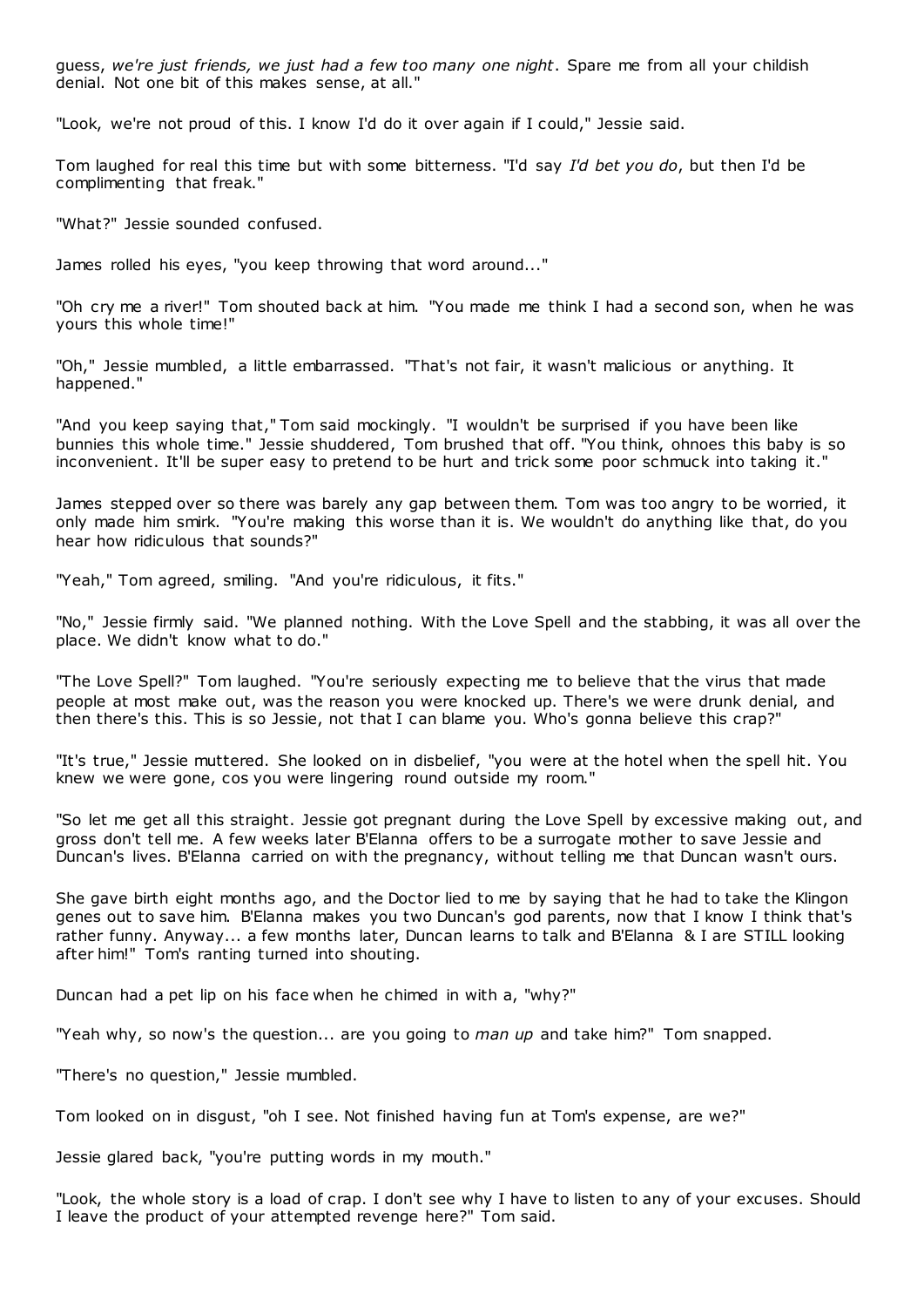"Now you see why we didn't tell you about this. You do this all the time, we're sick of it," Jessie said angrily.

"Oh don't worry about that anymore. I'll be back to drop off Duncan's things, and that's the last you'll put up with me," Tom said. He smiled then walked straight out the door.

Jessie collapsed onto the sofa with her head in her hands.

"Why?" Duncan said. He pointed at himself. "Cher' co," he said as he continued to point at himself.

## **The next morning:**

Two crewmembers discussion was interrupted when the lift stopped and Jessie walked inside.

"Deck Two," she said.

The two crewmembers avoid looking at her. The turbolift stopped and they walked out. As soon as the door closed, Jessie could hear them whispering. The turbolift continued moving.

## **The Mess Hall:**

Lena stood up, and she walked away from her table. She headed over to Neelix's kitchen. She looked around, but she couldn't see Neelix anywhere, so she hurried inside to grab what looked like salt. On the way back to her table she heard the main door open, so she looked briefly to see who it was.

Jessie walked up to Lena, trying to ignore everyone who was looking her way.

"Don't tell me, Tom has told everyone his story," Jessie said.

"You guessed right," Lena muttered.

Jessie looked quickly over her shoulders. "It doesn't matter. They'll get tired of it eventually," Jessie said.

"That doesn't sound like you," Lena said. She heard the door opening again, and she looked toward it. "Ugh great."

Jessie looked towards the door. Tani had walked in. She came straight over to Jessie and Lena.

"You'll never guess what I heard," Tani said.

"In fact I can," Jessie said.

"I suppose Tom's theory makes more sense. Even drunk and under love spell, James would never go for you," Tani said.

Jessie laughed to herself. "Getting mixed up there?" She walked off towards t he replicator.

"Why did you open your big mouth?" Lena hissed at Tani.

Tani shrugged as if it were nothing, "I didn't get the chance to tell him, you saw to that."

"Yeah but..." Lena protested. Jessie returned with a drink. "You started it."

"I suppose," Tani said wistfully. "So Jessie, was it..."

"No, bitch somewhere else," Jessie muttered.

Tani pretended to look offended, "he was gonna find out about your cruel idea, don't take it out on me."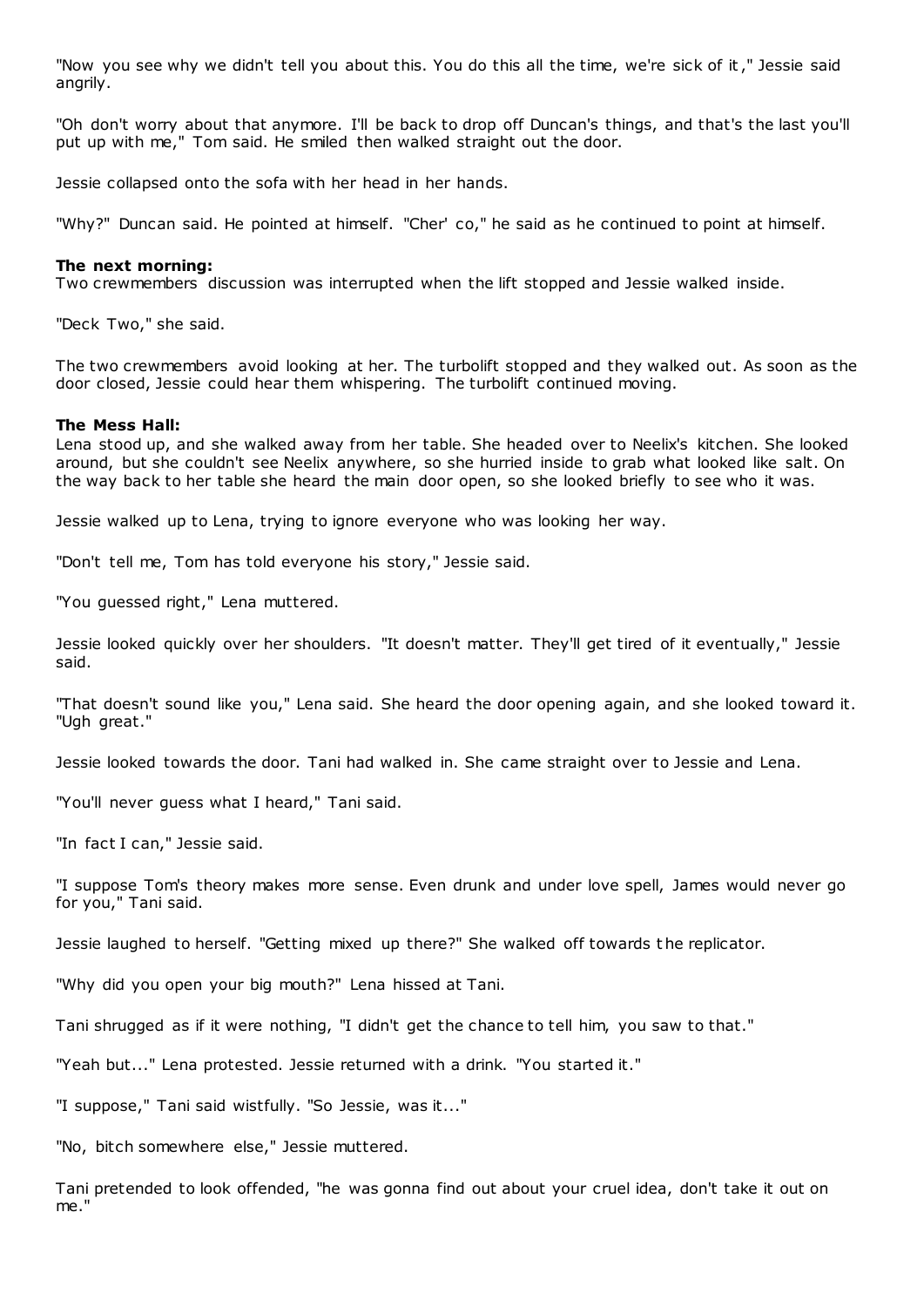"Look Tani. Don't believe what Tom told you. James and I are not like that. So shut up and forget about it," Jessie said.

"What do you mean you and James are not like that? I know he's not like that, but sluts like you are," Tani said.

Jessie stared at her with her jaw dropped, anger brewing in her eyes. Tani waited for her next outburst. Instead she closed her mouth and got up to leave without another word.

Lena wasn't expecting it either, she got up quickly to follow her. "Wait a sec..." A brief run and she caught up with her. "You didn't have to leave."

"I do. He'll be up soon, probably," Jessie mumbled.

"Duncan?" Lena said without thinking. Jessie only nodded. "How come you left at all just to get that?"

Jessie sighed, her shoulders slumped a bit. "We thought our replicator was broken. Obviously not."

Lena frowned. "What... what do you mean?" They reached the turbolift and went straight inside. "If it's a rations thing, I..."

"It's okay, no. There's enough in my account. Duncan's stuff didn't come cheap, obviously," Jessie muttered.

"I..." Lena looked even more confused, "I assumed Tom would drop off everything he owned in a rage."

"Sorta," Jessie winced. The lift reached its destination so they stepped out. Lena waited for Jessie to continue, but they reached her quarters first. "He put them back into the replicator so we'll have to pay to get them back. Fair I suppose."

Lena shook her head rapidly, "what no, no it's not."

Jessie laughed bitterly, "it's okay, he can sleep in my old bed until we can afford a crib."

"Jessie," Lena said through her gritted teeth. The door chimed before she could say anything. "I get he's mad at you, but what about Duncan?"

Jessie headed back towards the door to let it open. Since Tani was on the otherside she regretted that immediately.

"You know Lena, it's rather rude to shut the door on someone," Tani said.

"So?" Lena groaned.

"Ok, I'll just say what I have to say and leave, ok," Tani said.

Lena scoffed, "no, you've said more than enough."

Jessie glanced at her briefly, "it's okay, I'll handle it."

Lena reluctantly walked away to the other side of the room, tightly folding her arms.

"Look to be quick, I know that it was your idea to get revenge on Tom. And I know that you most probably forced James into it. So, to clear things up, I'll just say one more thing," Tani said.

"I didn't agree with anything you said there, but go on," Jessie said.

"I really hate you, and that's about it really," Tani said.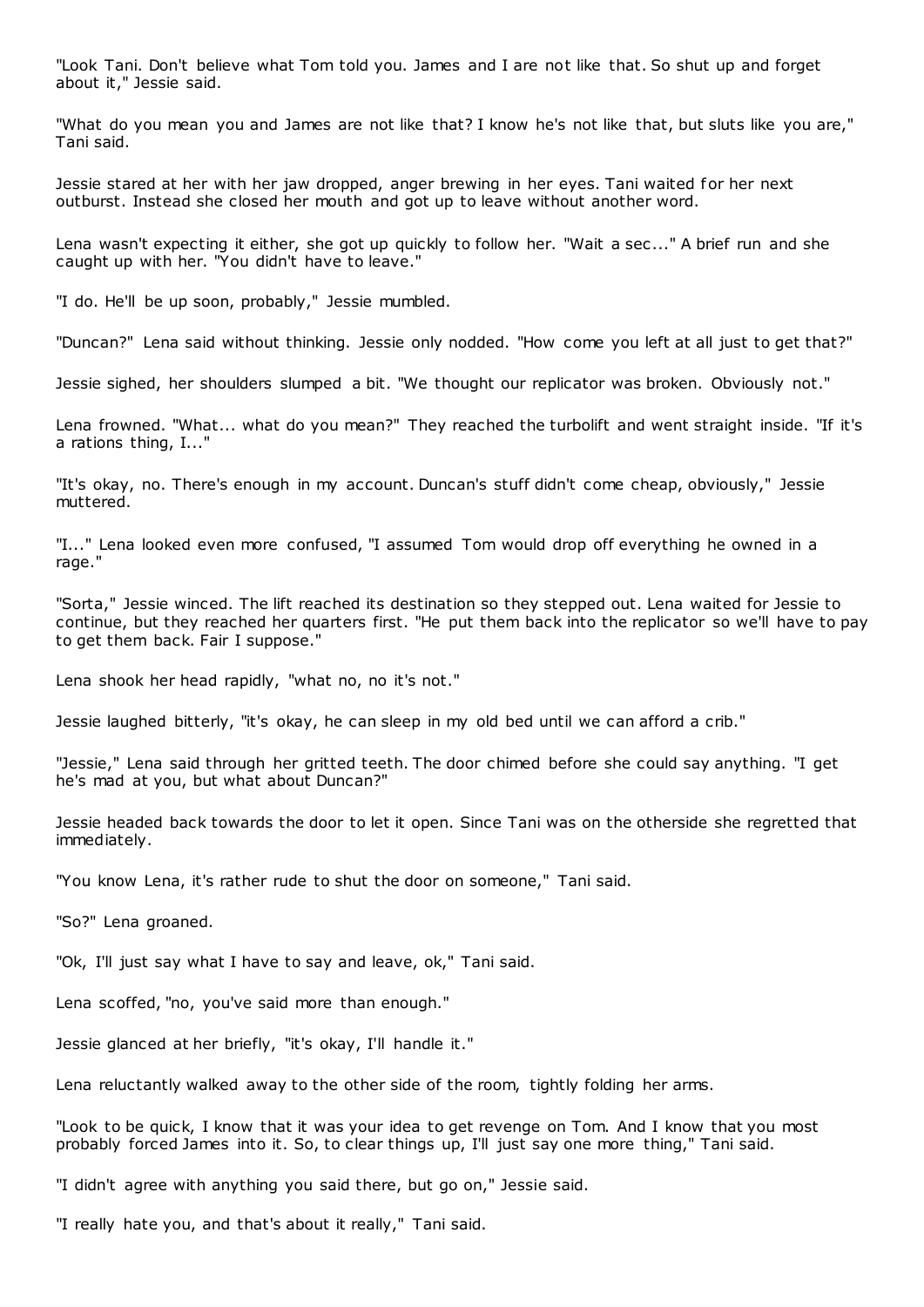"That's nice, will you go now?" Jessie asked.

Tani nodded, and she turned towards the door. She quickly turned back around and she hit Jessie in the face. She then walked out. The door started to close, then it opened again as Lena hurried after her. Jessie barely had any time to do anything before she heard a thud outside. She shook her head, opting to wait instead.

Lena walked back in like nothing happened. "There's a nice dent in the wall opposite your door. That's ok right?"

"No, she isn't worth it," Jessie replied.

James stepped out from one of the bedrooms with a look of concern on his face. "What was that bang earlier?"

Lena giggled and looked away with an innocent expression. Jessie though looked down sheepishly. "Just Tani making an impression," she answered to Lena's amusement.

"Okay?" James said, still sounding worried.

The door chimed once again. This time Lena went to check the door. Her face hardened the person standing opposite her backed off a step. "No, bog off."

Jessie and James peered around her to see Harry standing at the door holding a padd. He seemed to be glaring at no one in particular as if he were afraid to direct it at any of them.

"I'm not here to defend Tom or argue. I'm only here to give you this," Harry said, gesturing the padd in Lena's direction.

"What, is it an overdue babysitting fee," Lena grumbled.

Harry groaned, "no, he's still working on that one."

Lena looked around to her friends in shock, they didn't react at all, she assumed it wasn't news to them. "I'm not playing the mail girl if it's threats or something."

Harry ground his teeth and rolled his eyes. "It's a peace offering, an optional summoning."

"Right," Lena laughed, walking off.

"Look, everyone knows now, they're making up their own story," Harry said as he took a step inside, pointing the padd toward Jessie instead.

"You mean they're believing what Tom told them," James said.

Harry's eyes narrowed, still they avoided pointing at anyone. "Tom only wants the truth. Give him that so everyone can hear, and he'll settle things as is. He said you'd know what that meant."

"He's threatening us," Jessie muttered.

"The opposite," Harry replied, "he'll leave you alone, not give you the bill you talked about. He doesn't want anything more to do with you, so it works for both sides."

"He already has the truth," James said.

Harry put down the padd on the nearest surface. "Then this won't be too much trouble for you. It starts at seven." He walked out quickly.

"What does?" Lena asked.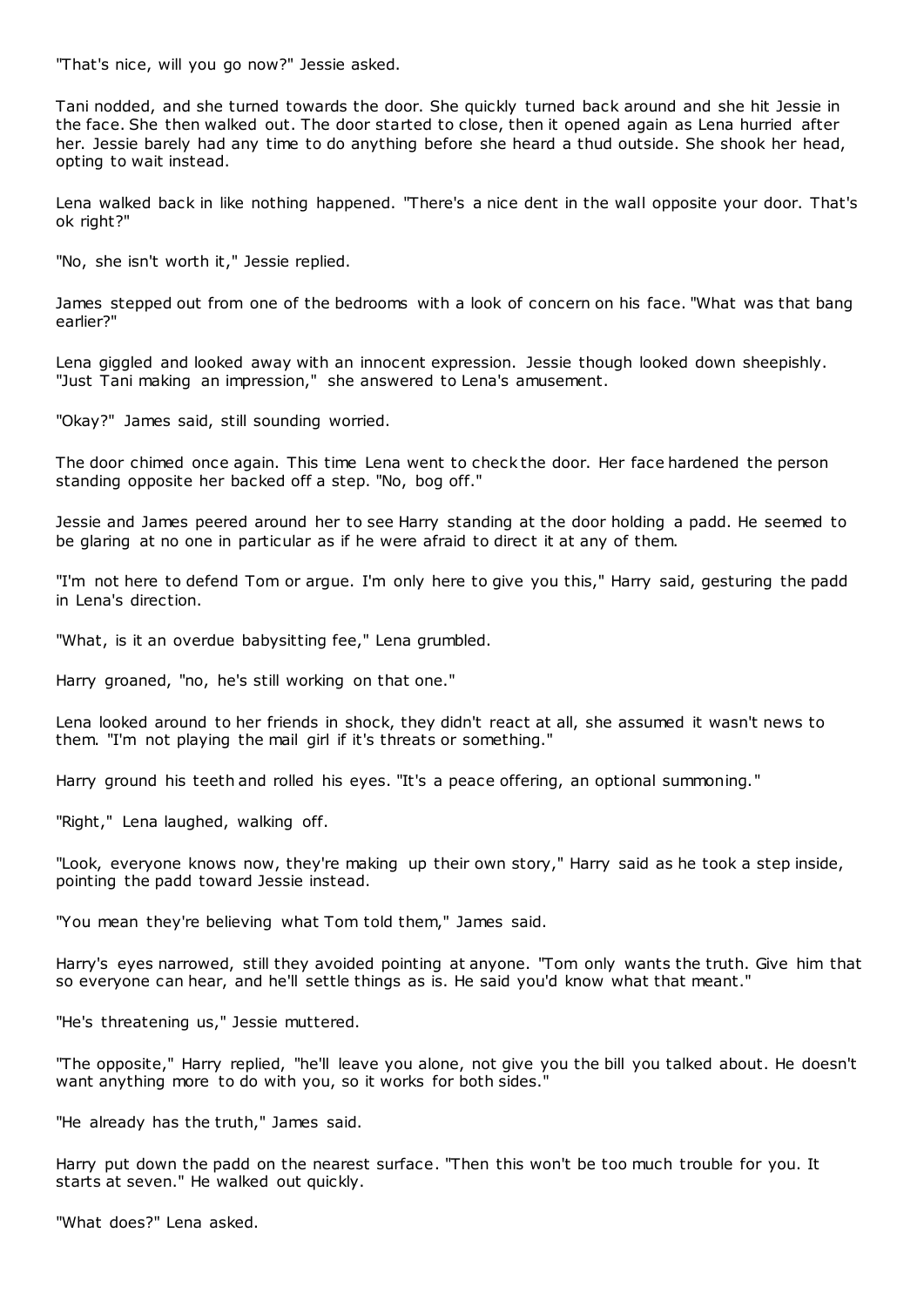Jessie walked over to collect the padd, taking a quick peek. She couldn't help but laugh briefly. "What else?"

## **The Ready Room:**

The door chimed and Lena walked straight in.

"Ok, mum, make it quick, I've got people to slap," she said.

Kathryn groaned, "that's exactly it. Somebody saw you push Tani into the wall near James and Jessie's Quarters. Explanation please?"

"Tani started it. She hit Jessie, so I pushed Tani into the wall as she made her way out of the room. I don't see why I have to be blamed for this," Lena answered.

Kathryn seemed almost sympathetic at first, at least until she got out of her chair while cradling her large mug, then her face was straight and unreadable. "If that's true I won't defend her, but this has gone on long enough. You and Tani used to be friends. She's been a teabag in my cup ever since."

Lena's jaw dropped. "That's not *my* fault!"

"That's not what I said," Kathryn said softly. She stood in front of her daughter to look her in the eye, kindly but with authority. "She put in a couple complaints. She wants to leave the ship."

"Mum, she has issues. She's fine when there's just two of us, but the second I meet new people she's branding me a traitor," Lena stuttered.

"Is that what happened with this Ashley character?" Kathryn asked carefully.

Lena rolled her eyes to the side, "no. We rescued them from a wreck site. Since they were new I showed them the ropes. I didn't really like them, so I never made friends with them. Tani did."

Kathryn nodded, "Ashley?"

"Yeah. Steve was a bit weird round her," Lena replied.

"So what happened?" Kathryn asked.

"I dunno," Lena answered honestly. Kathryn was taken aback by that. "She accused me of taking him away from her, and that she stuck up for me from him, I betrayed her. When they vanished she eventually calmed down. No apologies. I didn't want to have no friends so..."

Kathryn reached over to place a comforting hand on her shoulder. "I'm sorry."

"It's fine, it didn't happen," Lena said through a faked, weak smile. Kathryn didn't buy it. "It's not up to me to stop her from leaving, if that's what she wants."

"Of course not, that's my problem. I just have a lot of trouble understanding her, and I thought you..." Kathryn said.

"Welcome to the club," Lena mumbled.

Kathryn grimly nodded. "I can't and won't drop her off alone in the middle of the Delta Quadrant. I offered to assign her to the Ligers temporarily, see how she fares. The problem is with her behaviour lately, they're not too keen on the idea. Lilly said and I quote, I don't want perverts on my ship."

"So?" Lena said with a shrug.

"So..." Kathryn started to lose her patience, a quick sip helped a bit. "So she's stuck here and we need to work on this problem. I hoped you'd still want to help her despite, everything."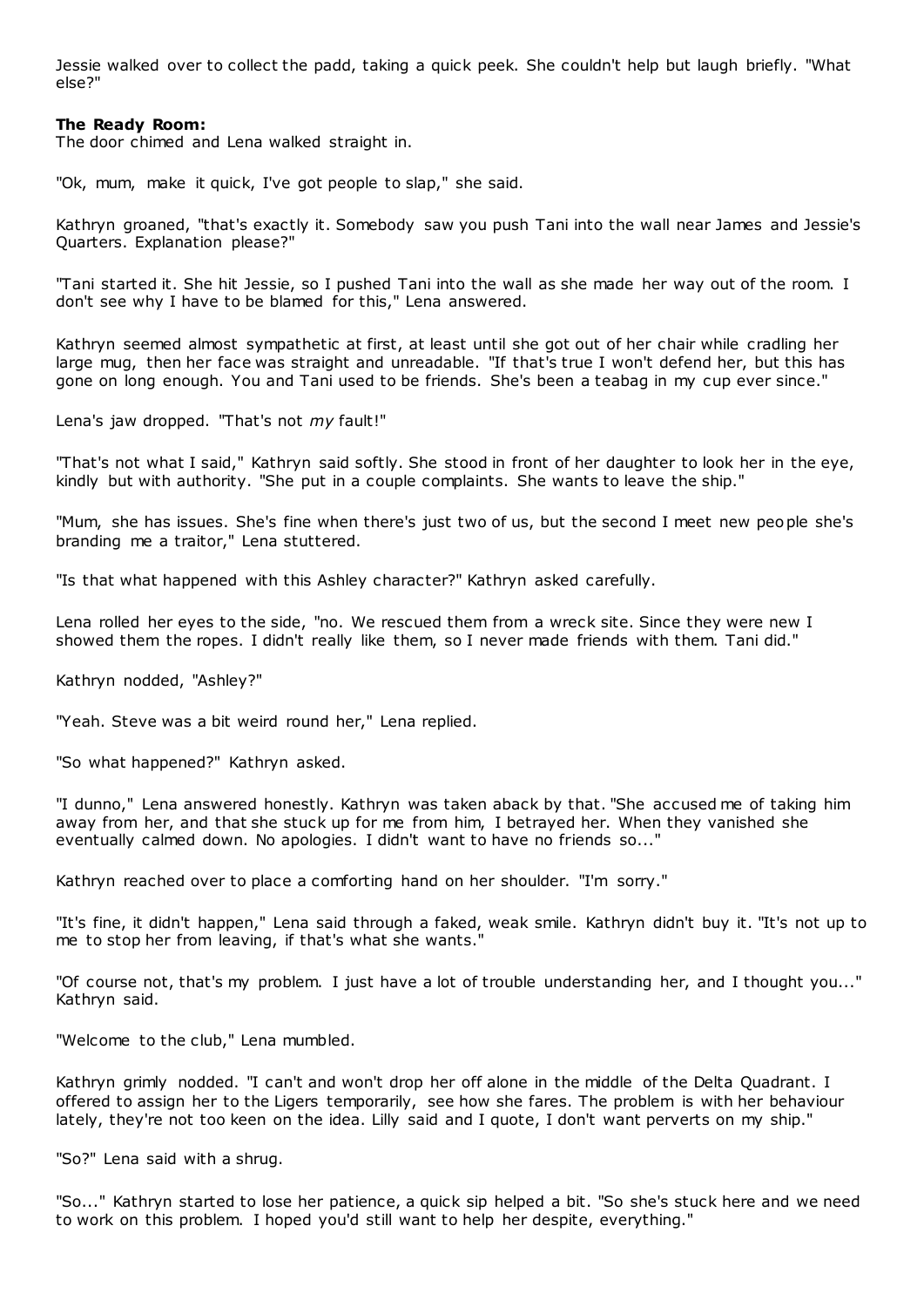"How am I supposed to do that when I can't even help myself?" Lena asked with a growing lump in her throat.

Kathryn warmly smiled at her. "That's exactly why. Tani's also got to live with these fake memories, they're clearing bothering her, just like they are you. This could help the both of you."

Lena thought about it, she gave her mum a timid nod and walked out. She kept thinking.

## **Holodeck 1:**

The Michael Sullivan show program was up and running, but the show itself wasn't on. Voyager crewmembers were going into the audience space.

Tom and Harry were backstage talking.

"Tom, this is stupid. Can't you lot work this out on your own?" Harry said questioningly.

"Harry, Harry, I and B'Elanna would be able to work this out with a pair of chimps easier than those two. I know that they don't want Duncan, they never did," Tom said.

"Correct me if I'm wrong but haven't you spent the last six years tormenting them because they were close best friends. If I were one of them, I would keep a secret like what they did too. Just because they didn't tell you straight away, doesn't mean that they are using Duncan as revenge material," Harry said.

Tom's whole demeanour crumbled into nothing, he turned quite pale. Harry couldn't help but feel very guilty about it, until Tom laughed quite obnoxiously as if it never happened. "I see they got to you too. It's okay, soon the whole crew will see what they're really like."

*"Selected guests have arrived - security protocol engaged,"* the computer's voice said.

Harry wasn't surprised, "that again? It worked so well last time."

"The best way to catch people in a lie is to make sure they can't compare notes. It'll be fine," Tom said. He immediately looked worried when he spotted Kathryn and Chakotay arrive alongside some other audience members. They made a bee-line straight for him.

"Tom, mind telling me what this..." Kathryn said far too politely while brandishing a padd. Then she gestured to the studio, "and this is all about."

Harry side stepped away a few times until Tom noticed him, he grabbed his arm.

"Well it was either this or I call Security," Tom said with a straight face.

Chakotay's eyebrow flickered briefly. "Security? This hardly concerns them."

"Let me guess," Tom said with a disappointed tone, "Tuvok knew about this too."

Kathryn and Chakotay exchanged wary glances. "It still wouldn't concern him," Chakotay said.

Tom scoffed in disgust, then looked at his friend for backup. He was too busy sweating to do anything useful. "Last time I checked, which was twice last night, forcing a person to have a child against their will is a crime. A few actually. Plus, I'm sure there have been many more that James the murderer is guilty of."

Kathryn's polite facade was starting to crack under the strain. "You're talking about the amendment of 2025 that protects women who wish to undergo abortions, from their abusive partners and or family members."

"That's one yes, and I think you'll agree these are rather unusual circumstances yes, but it applies," Tom said.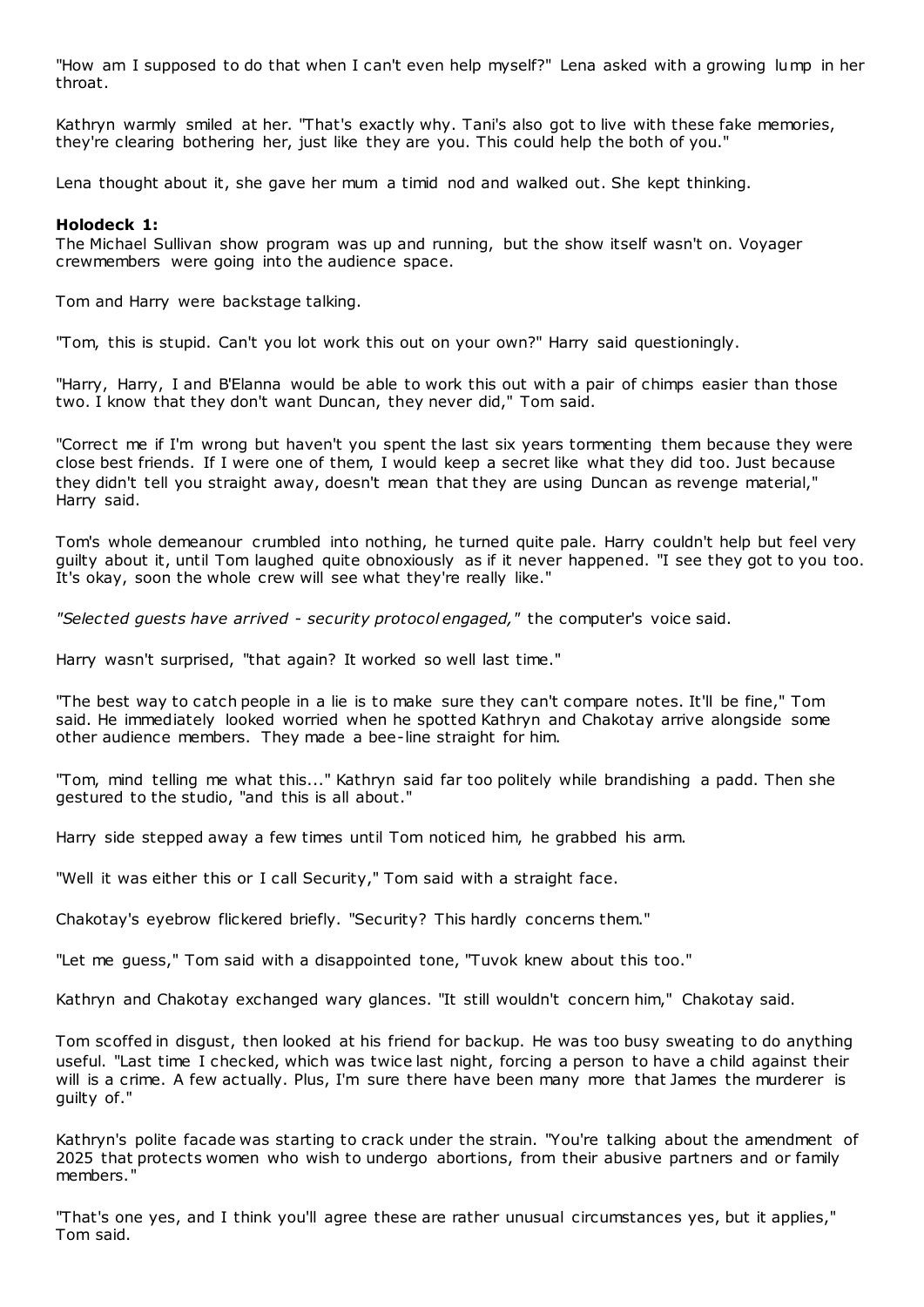Harry winced, "does it?" Tom elbowed him.

"I was manipulated into fathering a child, who then turned into another man's child. That's another, completely different law or two," Tom confidently said. He smiled a little smugly, "or we can simply have it out on a harmless chat show to figure out what really happened, settle this in a day or two."

Kathryn frowned, her shoulders tensed. "Or is this merely a means of humiliating the people who have wronged you?"

"I'm so glad you admitted that at least," Tom said through a bitter smile. The smile faded, leaving only anger. "Oh and thanks for coming to the show. I am really interested to know why so many conspired not to tell me about this, so Mikey will call you up probably third or fourth." He walked off before either of them could argue or anything else.

"I'll be happy to," Kathryn said through a forced and very dangerous smile.

Chakotay side stepped a few times as well. Kathryn caught him a lot quicker than Tom caught Harry, and harder too.

The full audience had quickly caught the Michael Sullivan show spirit. All were chanting, "Mikey, Mikey, Mikey!"

Michael was on the stage with his microphone. "Hello and welcome to the Michael Sullivan Show. Today we only have one topic, but it's a good one. Everyone please welcome Tom Paris," he said.

Quite a lot of the audience cheered as Tom came onto the stage. He sat down on one of the available chairs.

"Now then Tommy lad, tell us what exactly is going on here," Michael asked as he walked over to Tom.

"Well it's really very simple. Two people that I know tried to get back at me in a really dirty scheme. And I mean dirty," Tom said.

"What was their scheme?" Michael asked.

"Well I just found out the other day that the child B'Elanna and I had, isn't ours at all, he belongs to those two," Tom replied.

Everyone did a fake gasp. "Mikey, Mikey, Mikey!" the audience chanted.

"What happened, Tommy lad," Michael asked.

"They told me this crap story. They said that they were drunk during the love spell that took place over a year ago. A few weeks later B'Elanna offered to be a surrogate mother to save Jessie and Duncan lives after an *accident* on a planet," Tom replied.

"Ooooh," everyone said.

"And B'Elanna didn't tell you?" Michael said.

"No, they told her not to because they thought I'd work out their scheme," Tom said.

"Lets bring them out, shall we?" Michael said. "Up first we have Jessie."

There was a mixture of cheers and mostly boos coming from the audience as Jessie appeared through the revolving stage door with a sour but worried look on her face. She quickly took a seat.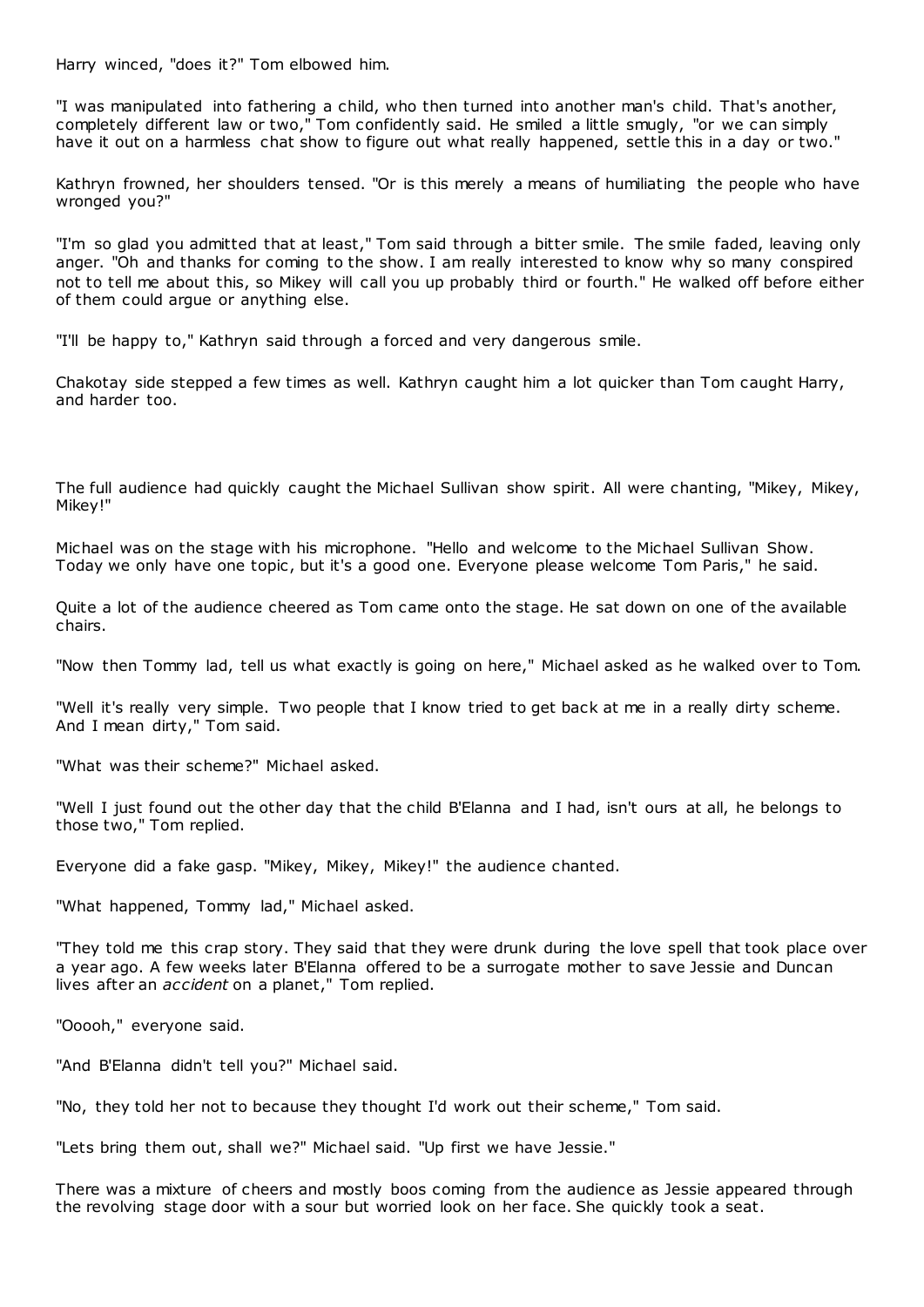"Now then, we were going to bring James up first but apparently... no, it's probably better to see for yourselves what we're up against," Michael said, gesturing to the back wall.

It turned into a screen showing the inside of a waiting room, and a rather strange one at that. It had no doors or windows, only a mere chair. James was pacing back and forth, looking around for something.

"What?" Jessie hissed. She eyed Tom distastefully, "is this what you did to him last time we were here?"

"No," Tom replied without even looking at her, "I wouldn't do that to Craig."

"Do..." Jessie stammered, confused.

James stopped by one of the walls, staring intently at it. The crowd murmured curiously. When he started to punch through the wall, ripping wires away and whatnot, there was an uproar.

Michael gestured to turn it off. "Yes, we can't have someone like that in here, at least until he calms down."

"You locked him in a box, what did you expect?" Jessie snapped.

Tom rolled his eyes, "yes poor diddums, I can't think of anything worse. Lets change the subject shall we." Jessie stared icily in his direction.

Michael quickly came to his aid, "after our last show, we've had to take precautions to avoid any further violence. I'm sure you'll agree."

"Then why invite us at all, you've already made up your mind," Jessie asked.

The audience talked amongst themselves, to Jessie it didn't sound good. Tom winced in full agreement, "pretty telling, huh Jess, but I'll let that slide for now. Now your version of events, if you please, from the very beginning."

Jessie eyed the crowd uncomfortably, she shifted in the seat. "During our awaymission, our whole team were chucked into prison. In the.."

"No!" Tom cut in overdramatically.

Michael chuckled, "indeed. He said the beginning."

Jessie glared between the two. "It's irrelevant." Several members of the audience jeered at her, making her tense further. "It is," she protested, "I found out recently that I was pregnant, then I w ent on the mission."

"Hmm, and what's the story behind that then?" Michael asked.

"I'm not going to indulge you," Jessie said through gritted teeth.

Tom shook his head and clicked his tongue. "It's okay, Jessie. Who can blame you? I wouldn't want to admit to sleeping with that, brutish thug, either. It's okay, you're safe here."

Jessie's eyes were like daggers pointed at him, but her face drained. "That's not what I'm saying. It's not important here."

"Then allow me," Tom spat. "You two agree that smacking around the helmsman isn't fun anymore, so you try to think of something more cruel, more damaging, permanent to him..."

"Now wait a minute," Jessie said.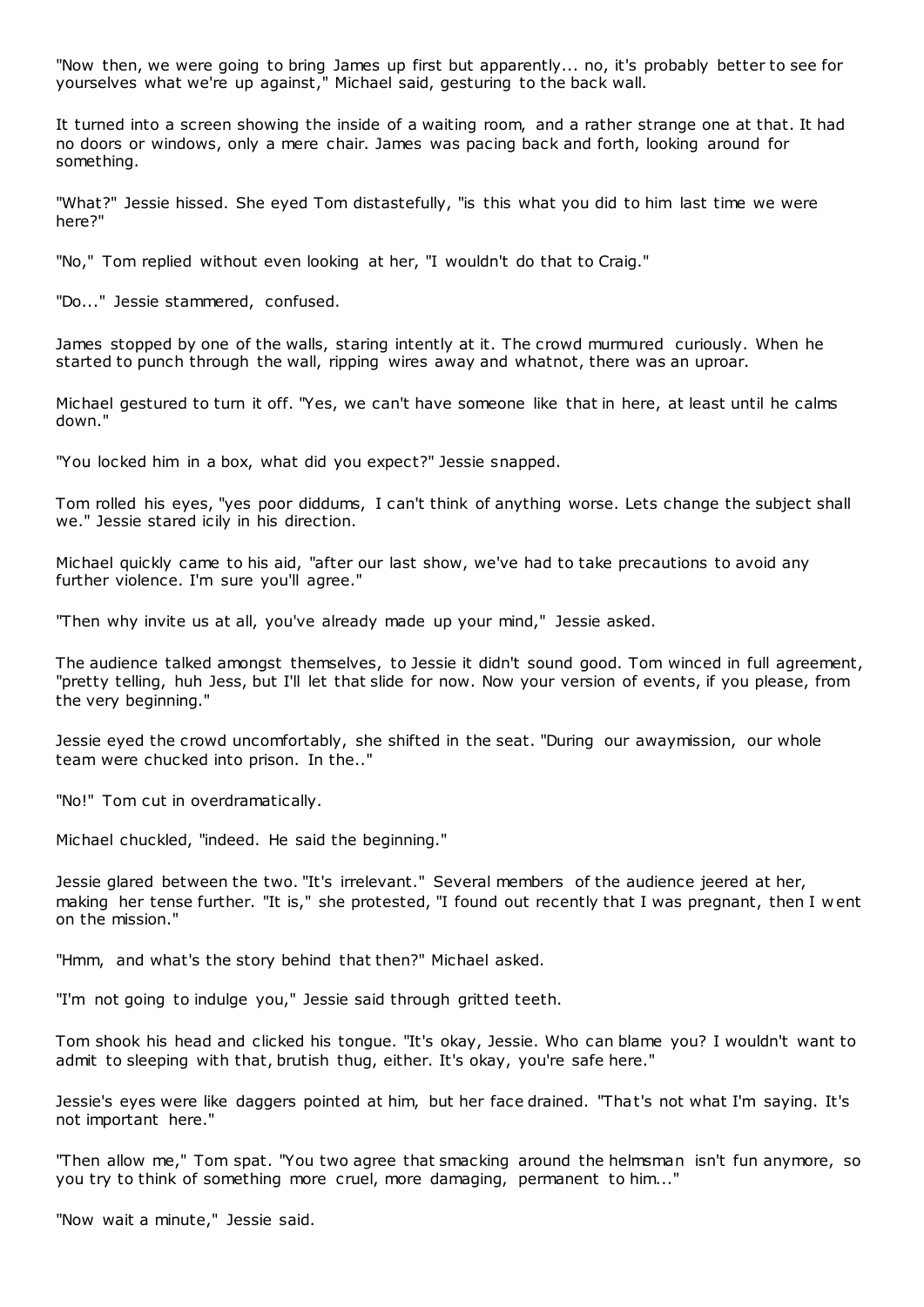"Mikey, Mikey," the crowd chanted over the top of her repeatedly.

Tom nodded at the audience, allowing them to finish before he continued. "You are either already knocked up with the spawn of Satan's kid, or you decide to do so. Conjure up some little tale of woe, program the Doctor to go along with it, and trick a poor woman who recently gave birth into carrying it. It's despicable."

Jessie gripped each side of her chair tightly, her knuckles white. "That's got to be the stupidest thing I've ever heard."

"Well, correct me," Tom said.

"I told you," Jessie firmly said.

Michael shook his head, "but not the rest of us. You came here to convince Tommy and your peers, that you are innocent in all this."

Jessie flinched, "no. I came here to explain myself. There's a difference." People booed and jeered at her, she tried to ignore them. "Look, some gross aliens weaponised a make people fall in love beam to take over the ship. We were hit by a stronger jolt of it. There was no plotting, no nothing. We weren't in control. We don't even remember it."

Tom laughed, "nobody else in the stronger jolted area did any baby making. How come it was just you?"

"Well if my partner was Annika we would have nothing to discuss, would we," Jessie said, making a lot of people chuckle.

Tom fought off the blushing in his cheeks and sickness. "So you admit that who you were partnered up with was someone you'd sleep with anyway?"

The crowd loved that, there was laughter and cheering deafening the people on the stage.

"When did I say that?" Jessie snapped defensively, cueing further laughter. "Look, I hadn't known I was pregnant that long before that awaymission. I was stabbed by an inmate. It was no trick, your best friend Harry witnessed the attack. I had no choice in the matter."

"Oh!" Tom pretended to sound annoyed, "so you're blaming my wife for this, are you? Or James, too, as well?"

Jessie shook with anger, she tried to take in a couple deep breaths to stop it. "The only person I blame is the man who tried to kill me and Duncan. B'Elanna selflessly saved our lives. From what I was told, all James is guilty of is choosing a treatment that would save both of us, he didn't know..."

"And kill the man who stabbed you, but who's counting?" Tom chuckled.

Michael smirked at him when he saw the slapped face Jessie was sporting. "So if this is all above board, a horrible tragic accident with a happy ending, why the deceit? Why was Tommy here in the dark?"

Tom looked on approvingly, "excellent question, Michael." Another chorus of Mikey's started.

Jessie eyed the whole room, unable to say anything. Everything she thought of sounded stupid.

"Well?" Tom asked when the crowd settled down.

Jessie felt a few inches smaller. "I... don't know."

"I see," Tom said, a little disappointed. He turned to Michael, giving him a nod as a cue.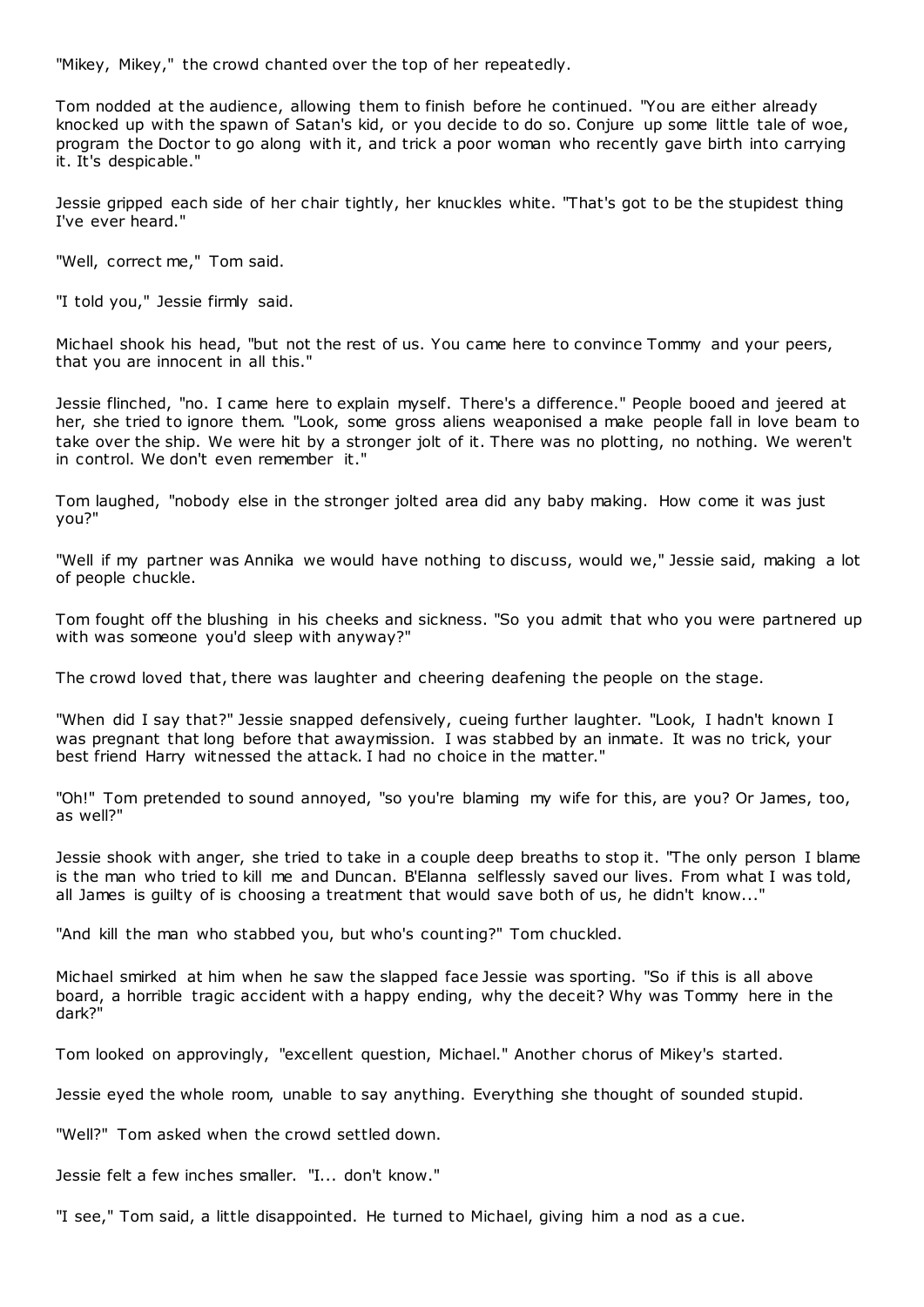"Ok, we are now going to bring out friends and acquaintances to get their view of the situation. First lets welcome Captain Janeway!" Michael said.

*Suddenly* a lot of the audience decided it was the best time for an intermission. Tom was more than put out with the dozen of people who dared to stay behind. "It's okay," he said through forced smiles, "VTV is as always Live and recorded."

Kathryn joined Jessie on the stage, already armed to the teeth with her deathglare and a cup of coffee.

"Um, we don't have any refreshments in here," Michael stuttered.

"Yes this is a piece of crap so called program, isn't it?" Kathryn said before sipping her drink.

"No matter," Michael shook it off. "When did this tale of lies and child abuse start for you?" Both women glared him into a puddle.

Kathryn hmphed as she looked away. "James told me when he confessed to the retaliation killing." Michael nodded as if she would continue. When she didn't there was a few awkward blank stares between them, she growled afterwards. "He was afraid he'd lose both of them. This was someone who thought he had nothing to live for."

"I see, so it was his idea to save them both the way we all know about," Michael said, glancing briefly at Jessie.

"No you moron," Jessie snapped. "The Doctor apparently suggested temporary stasis until a surrogate volunteered. It happened before either of us could have a say."

"Well we understand why you couldn't," Tom said with a glint in his eye they knew was trouble. "But why couldn't he? Are you once again blaming my wife for this mess?"

"Oh for god's sake Paris, put a muzzle on it for twenty four hours. My ears are buzzing," Kathryn said. The audience were mixed, some laughed while some booed. Kathryn glared around to catch the booers but she didn't.

Tom looked a little shaken, he bit his lip and retreated back to let Michael take back over.

"Why did you not share this rather disturbing secret with Mr Paris?" he asked.

Kathryn looked at him as if he spat in her drink. "It was none of my business."

"But you went along with it," Michael continued.

Kathryn inhaled sharply, it sounded like a growl. "Did I bloody stutter?"

Tom at first flinched from her tone and stare, but anger soon took care of that. Re-energised he dove right back in. "As the Captain of the ship, isn't it your duty, your business to mediate matters like these?" Kathryn stared at him sharply, not realising he was temporarily immune. "Instead you and the entire command team chose to keep this from me, and I assume laughed behind my back. I can't see any other reason to."

"You're imagining things as per usual," Kathryn hissed back.

"So why else would you pander to the lie? What would you have to gain from it?" Tom asked.

He only got a stare back from her in return.

Jessie sighed a touch impatiently, "nobody was laughing at you, who would? If James, B'Elanna or I told you the first second we could, would you have believed it? If you did or not, how would you react?"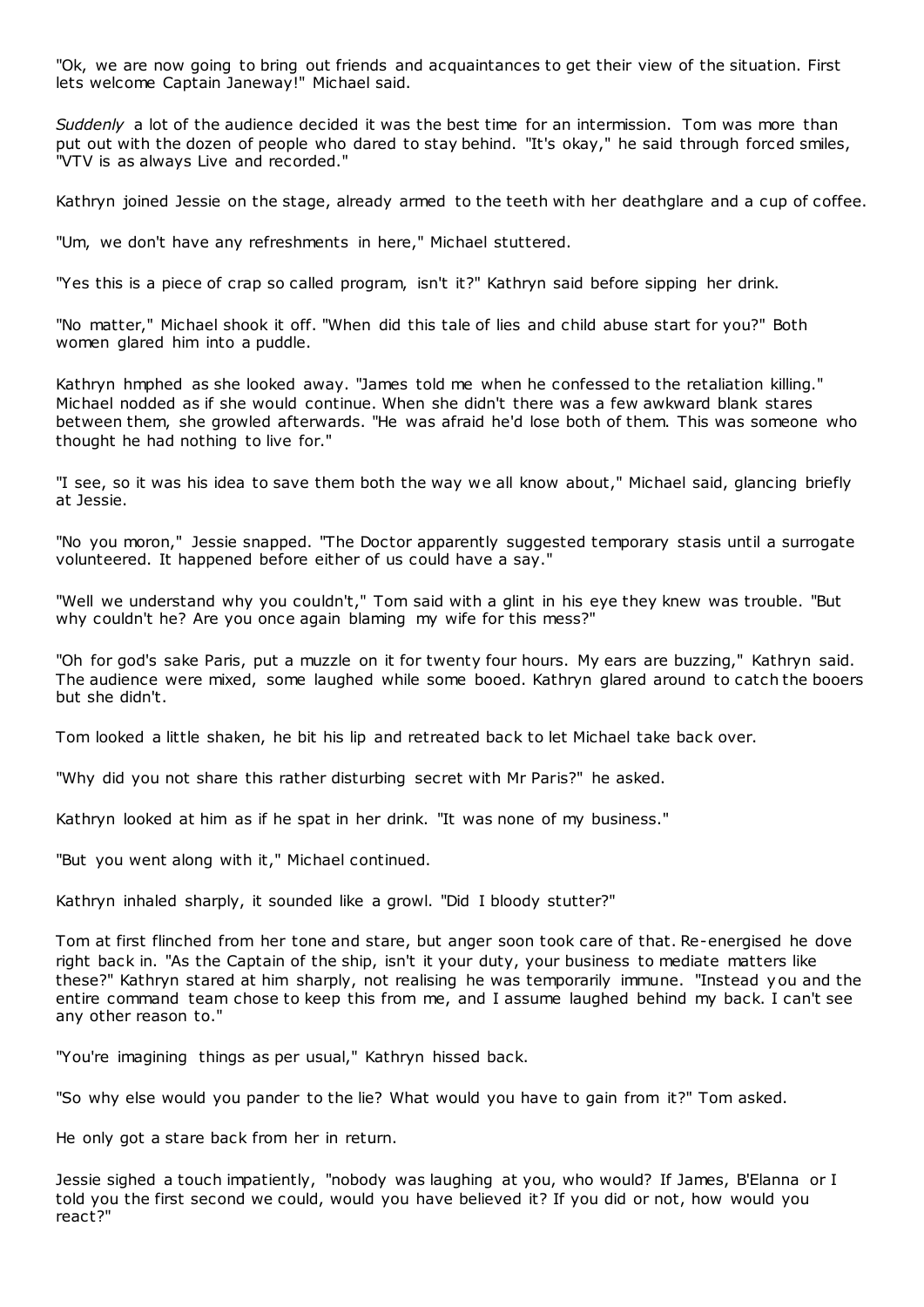Michael cleared his throat, "excuse me, we ask the questions."

"Listen to this folks, they're blaming me and my wife again," Tom directed to the audience. They seemed to mostly agree with him. "What did you say earlier?" he asked Jessie, "that I'd have to find out eventually, the later the worse."

"Exactly," Jessie muttered, sensing a catch was coming.

"Then ask the same questions one month, two month, a year later," Tom said. "Would I believe it, how would I react. Might as well never tell me. Wasn't that the point in the end?"

Jessie got out of her seat, eyes burning in rage, "no!"

"Then why didn't this get sorted at the best possible time, when Duncan was born and should've been with his parents," Tom asked.

"Because..." Jessie blurted out, then winced inwardly, "because I am a coward. I knew Duncan deserved better than me. I thought he'd be better off without me." The audience talked amongst themselves in shock. Jessie hurried off stage, out of sight.

Kathryn meanwhile gazed down at her lap solemnly. She shook her head.

"Perhaps we should take a break," Michael whispered to Tom. He raised his voice to direct it to the audience, "we'll be right back, in the meantime the polls are open to every crewmember. Who do you think is telling the truth, who are the biggest arseholes here. Have fun and take care of each other." He waved until the camera turned off.

Kathryn got up to go over to Tom. He still seemed too annoyed to be afraid of her. "Polls?"

He shrugged. "It's all above board, you get one too, even them."

"This isn't a game, Tom," Kathryn said surprisingly kindly.

Tom didn't take it as such, he turned away and stormed off.

Jessie joined James in a proper waiting room this time while the Doctor tried to fuss over his bloodied hand. He grumbled and sighed everytime he moved even a millimetre.

"What do you think we should do?" Jessie asked suddenly.

"I doubt there's anyway to prove that we're telling the truth, but at least Tom can't prove his theory either," James replied.

"Doesn't matter. Everyone else believes him, that's all I care about. I hate it when people are always staring at me," Jessie said.

James sighed, making the Doctor do the same and once again try to grab his wrist. "They'd rather believe that we'd weaponise our own son against somebody who is mean to us sometimes, than what really happened. I don't think we're going to change their minds."

Jessie slouched back, staring at the ceiling. "So what then?"

"I dunno," James sighed in response.

Jessie's tired groan turned into an annoyed shout as she sat back up. "He doesn't believe his own story, does he? It's so out there, it makes us look like evil personified and we're..." She noticed James meekly nodding, her shoulders sank, "we're not. Are we?"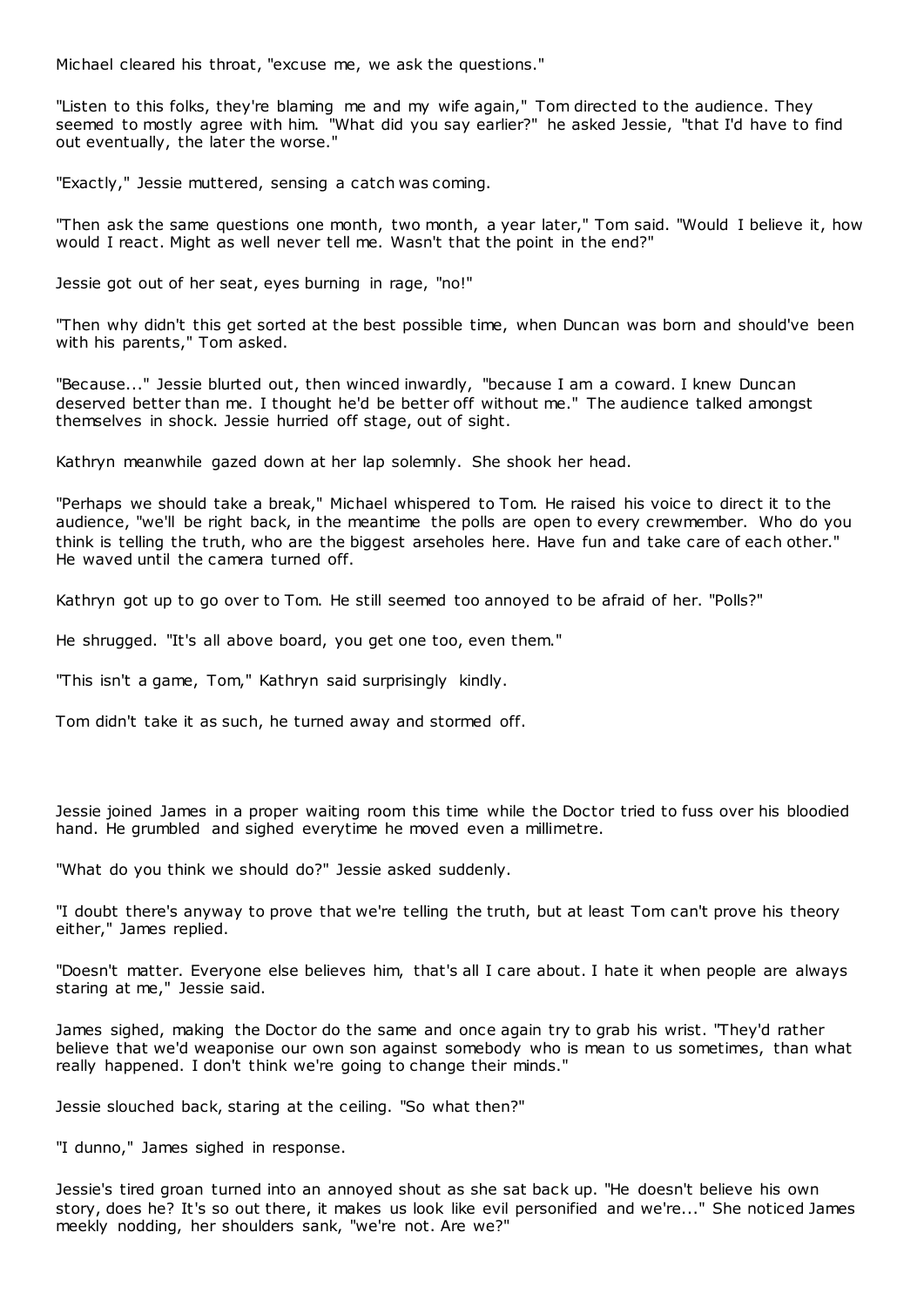"You're not. You were dying, unaware of this mess the whole time," James mumbled.

Jessie stared with a raised eyebrow, "for the whole entire time? Up until now, am I still dying?"

James couldn't help but laugh briefly, "no, you know what I mean."

"No," Jessie said, rolling her eyes, "I don't. I mean sure I didn't decide for B'Elanna and neither did you, but we both clearly decided not to tell him because we didn't."

The Doctor briefly glanced up at them, "and why is that?" He sat back, satisfied he'd finished his treatment.

James and Jessie looked at one another, both with uncertainty on their faces.

"We knew how he was going to react," Jessie said finally. "Ugh he's hated us for all this time! Why, that's what I want to know. If he had left us alone at the beginning, we would've told him about Duncan the moment B'Elanna came out of that operation."

James' brow tightened, "do we?" Jessie eyed him again curiously. "Know how he'd react. He wouldn't believe it, he would make fun of us, he'd tell the whole galaxy. Is it really that simple?"

"When you put it like that, we sound way immature," Jessie said with a half smile.

James shook his head, "Tom insists that we'd do something so evil to get him back, then there must be a reason why or they wouldn't buy it. They know, we just need to tell them. Everyone may understand then, and that's all we need."

The Doctor smiled and nodded. "As long as it doesn't involve punching through regenerating holographic walls with the safeties off."

Jessie narrowed her eyes at James. He laughed meekly, "to be fair, I didn't know it was regenerating until after the first nail came off."

Jessie shuddered violently, "oh god..." she gave his arm a gentle slap, "how can someone who is actually quite smart be so impulsively dumb?"

James chuckled, "who said I was smart?"

## **The Conference Room:**

Kathryn stood up from her chair, and she looked around the table. She sighed in frustration.

She growled to herself, "what the hell has happened to this crew, there is too much hate now." Most of the table looked at her almost gormlessly. "Where is our crap stirrer anyway?"

Some people looked at James and Jessie, neither looked impressed by it.

Chakotay cleared his throat, "I think she means Paris."

Harry huffed in offense, "he's preparing for the second lot of interviews. And he's the victim here."

Kathryn slammed her hands on the table. "Maybe he was, but this has gotten out of hand, hasn't it?"

"Am I the only one that thinks tricking him into raising someone else's kid is cruel. All Tom's doing is asking questions he has every right to," Harry said.

"You're right," everyone was surprised to hear Jessie say. "But we answered him last night. He just doesn't want to believe it."

The screen on the wall activated on its own to show Tom and Michael at the stage, each holding microphones.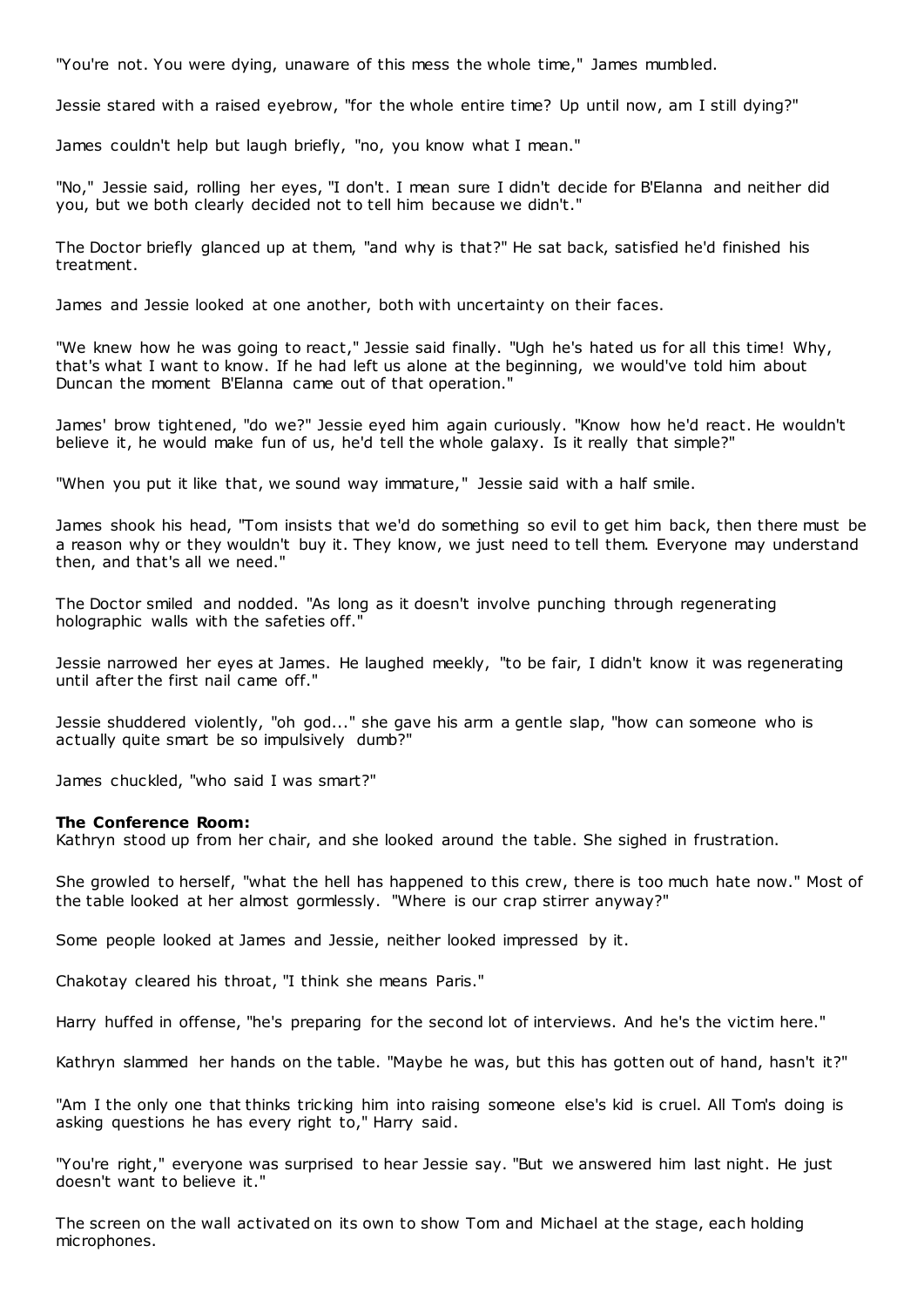"And the results for our quarter time show are in," Tom announced. They both scooched aside to allow a little window to appear beside them showing a bar chart. The No column was massively higher than the Yes, the former could barely be seen. "Oh what a surprise, no one believes the murderer and his fangirl."

Michael chuckled, "indeed, no surprises there. The biggest arsehole we're saving until one of them is chill enough to talk to us, right?" Tom nodded. "So join us in part two when we grill the psycho on these disgusting events."

They had no idea James had walked over to the screen and tapped it, not until he spoke up anyway, "grill who?" The two looked startled, Michael's face paled.

"Okay that's cheating," Tom protested.

James pretended to look confused, "why?"

"Why?" Duncan said.

Everyone looked towards Jessie with Duncan sitting on her knee.

"Why is he here?" Kathryn asked.

Jessie groaned, "because you asked all of us, including our babysitter to come here."

Lena waved at her mother half heartedly. "Very well then," Kathryn groaned.

"B\*\*ch," Jessie muttered under her breath.

Duncan started clapping his hands. "Bish, bish, bish, b\*\*ch, b\*\*ch," he chanted. Everyone looked his way again.

"And he's already learning swear words," Kathryn groaned.

Tom rolled his eyes. "And we're surprised by this? I'm surprised they haven't taught him to kill yet."

"TOM! You're not helping! If you carry on like that you'll be thrown into the brig for ten years!" Kathryn screamed at the top of her voice.

"Yes ma'am," Tom squeaked. The screen turned off.

"Dismissed," Chakotay said quickly. Almost everybody cleared out the room.

Lena saw Tani sitting on her chair still. Lena walked over to her.

"Hey, sorry about yesterday," she said.

"Whatever, why are you trying to be nice?" Tani mumbled.

Lena bit her tongue for the time being. "I've been thinking about it, and mum's right. It wasn't just me that was affected by that Q revelation. I mean sure, I was more but... you know."

Tani peered at her curiously. "I've assumed my memories are similar, just on my own most of the time. But er, I didn't want to think too hard about it."

"Me neither. But without me the Ashley thing wouldn't have happened, so one way to look at it," Lena said. Tani laughed genuinely, then shook her head, forcing a frown on her face. "It's true isn't it? You'd still be friends. Q made it all up to fit me in."

"Even Ashley's smutty fanfiction?" Tani asked with a cheeky glint in her eye.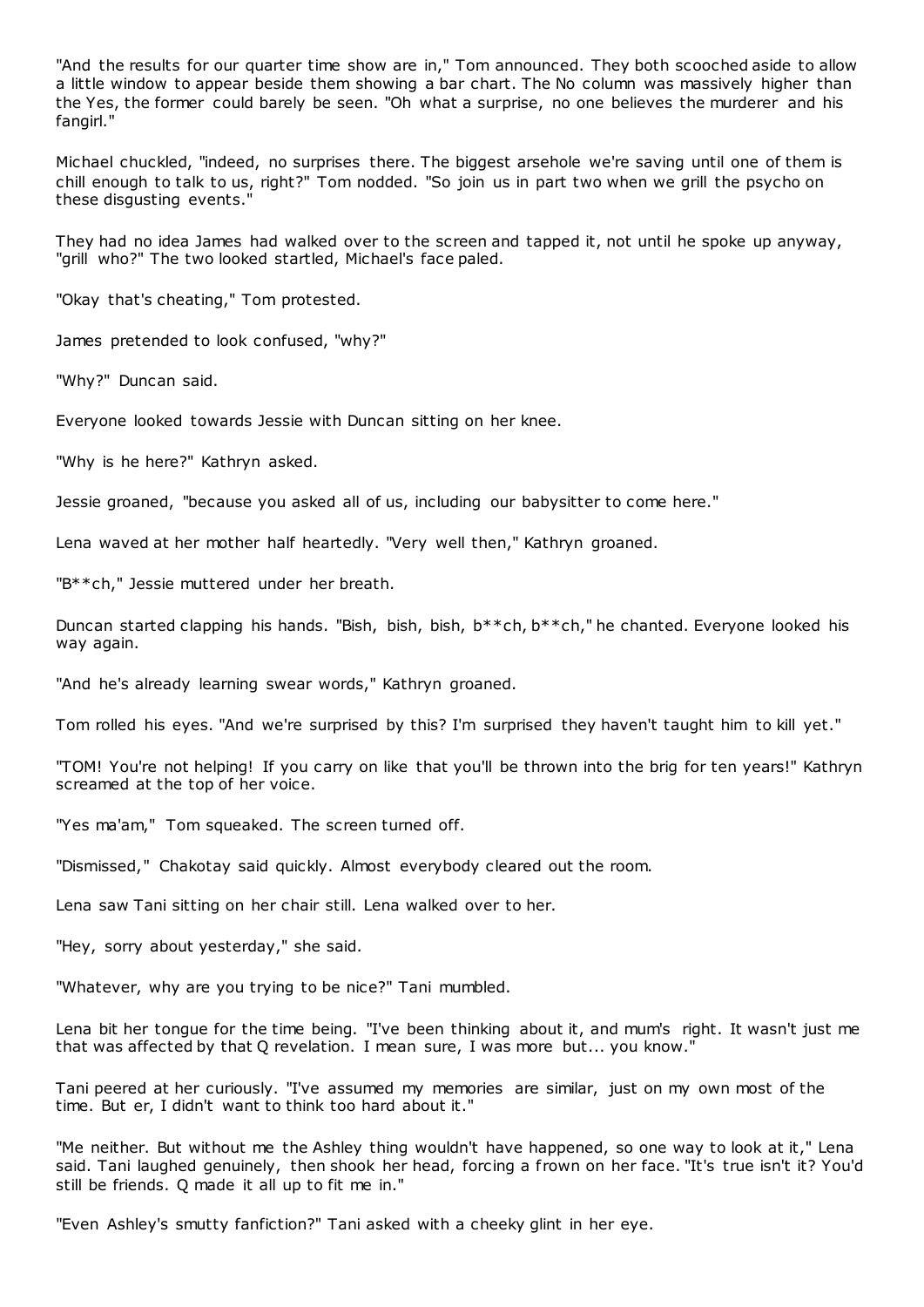Lena laughed as well, "he probably wrote every word, weirdo."

The two laughed together for a little while. Tani's face fell after a while. "I wish it were that easy. It seems so real."

"What did, you never told me," Lena said.

Tani looked disappointed. "You'd never understand. You're the Captain's daughter of a famous ship, a proper real deal Slayer and, well look at you. I'm just me." Lena was even more confused with that answer. Tani laughed it off as she stood. "Ashley wanted to be friends with the cool girl who could pick him up or something..."

"Um that was just cos he was annoying me, I wasn't really gonna drop him," Lena stammered, blushing a bit.

"Uh huh. Fact is I was just a stepping stone," Tani said sadly. She started to leave, leaving Lena to ponder what she said.

Before the doors closed behind her, Lena spoke up anyway, "did he say that?"

Tani frowned and turned around. "What, no, he didn't have to."

"Then how do you know for sure?" Lena asked.

Tani didn't answer, she kept going out the door.

## **The Holodeck:**

"Mikey, Mikey, Mikey!"

Michael did a little curtsey, "thank you, welcome back to the Sullivan Show. During the break one of our villains has agreed to chat it out with us. Lets bring him on, shall we?"

The entire audience were silent when James came out from the revolving door. The only person who made a noise was someone trying to repress a sneeze, which only came out louder in the attempt.

"Right um," Michael said awkwardly as James took his seat. "We've gotten your not lass's side of the story..."

"My what?" James said, raising an eyebrow.

"She's not your lass, not lass," Michael said as if it were obvious.

James eyed the other side of the stage for a second. "Riight? You couldn't just say Jessie's side?"

"Fine, what's your side of it, from the beginning," Michael asked.

James deliberately sighed loudly. "The beginning?" He nodded while getting up. Tom tensed, Michael frowned, the audience only thought about booing him. He didn't go anywhere though. "Okay. One of the first times I met him, Tom insinuated that I was gay bec ause I was friends with a woman, because men and women can't be friends."

"Hey, hey! Not that beginning, he means..." Tom protested. Michael had to put an arm out to stop him charging too close.

"Oh, you want me to skip ahead?" James pretended that he was put off, "okay, I get it, sure. The first time we were *invited here*, we were tricked inside and locked in, forced to talk about our so called friendzone. I'm sure Craig and Lena remember that too." He pointed to the audience. Lena did another wave, this one a little dangerously.

Tom pushed through Michael's hold on him, "you're stalling, stop it."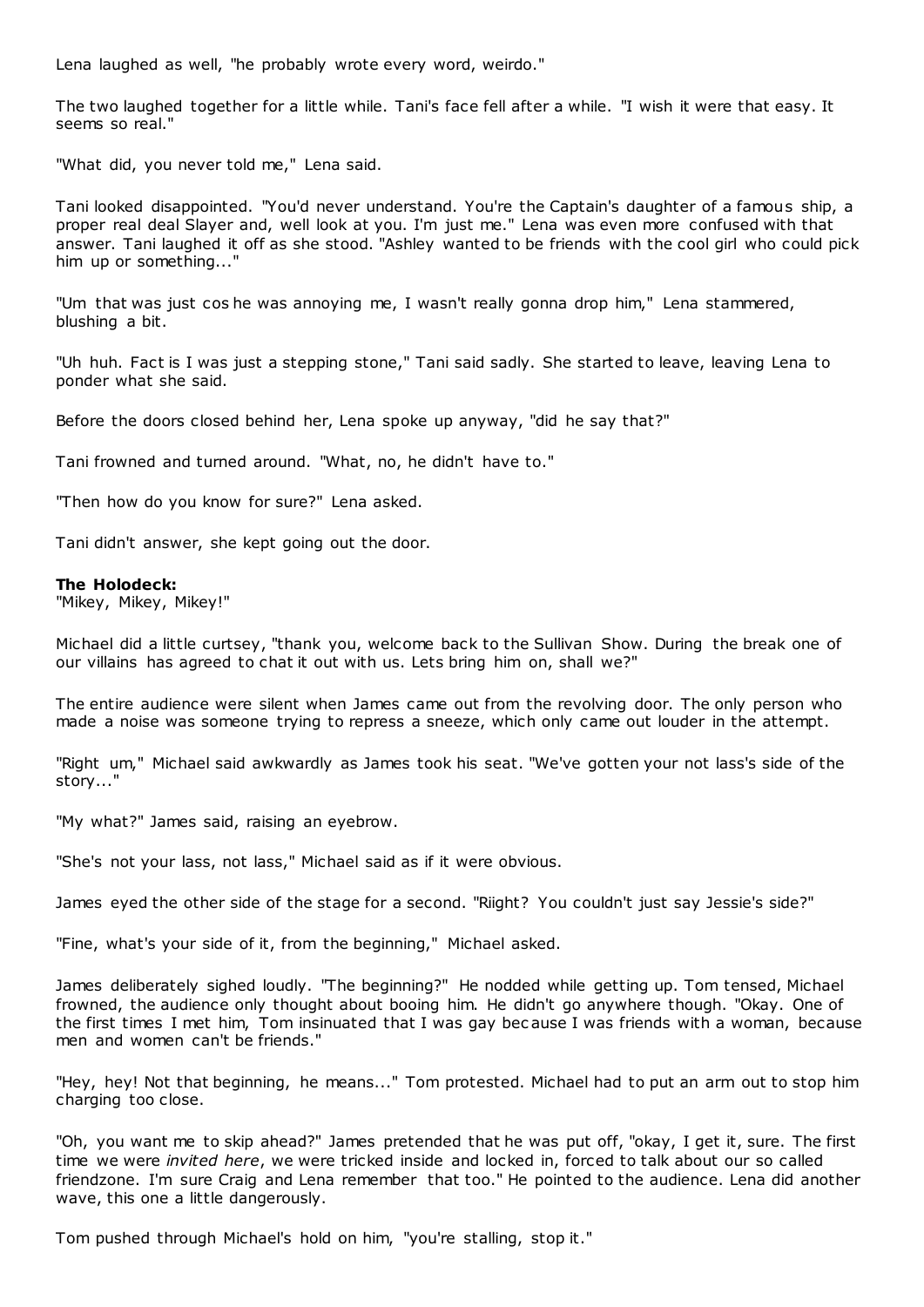"I'm really not," James said, walking over slowly to continue closing the gap Tom already started to. "You said I was like a robot, an unfeeling monster with no humanity because... I dunno, I didn't want to jump any girl I saw, I instead preferred being friends with them as if they were people."

"Tommy is right, you're not on topic ," Michael said.

"I don't suppose anyone here remembers the Upendi program?" James said in the audience's direction. They talked amongst themselves. "Did any of you know about the video cameras he put in there?"

"Because you kept hacking them!" Tom shouted at him.

"Oh," James pretended to sound shocked as he turned to re-face him, "is that why you brought that video of Jessie and I drunk to your first Sullivan show, to prove I was hacking your stupid Disney song program no one liked."

"You're going to regret this, shut up," Tom muttered furiously.

James smirked briefly, "okay." He turned back to the audience. "The following us around, making jokes, bets and my favourite, spiking our drinks so we'd kiss in front of your camera."

"Well you..." Tom started to defend himself, the audience started talking over him. He looked around desperately, then at Michael.

"Then how can anyone forget the second episode of VTV Live, the infamous tea total drinking game," James said.

Tom winced as the crowd got louder, he shook his head excessively. "No, no, no! He's avoiding the questions, drawing attention away from the sick thing *he* did..."

"You wanted my side of the story, from the beginning. You can't have it both ways," James said. "It's not just Jessie and I. The original Mutineers, the drinking game, your little Blind Date contest, the Q that wanted to destroy us with holograms from your games. You might think it's all a bit of fun, but there's real people using these programs and you conveniently forget."

"Yeah yeah, so you got your revenge on me, that's your take on this," Tom grumbled.

James glared back at him, then looked aside. "Remember when Q Junior made you a fake son, and what you said to Jessie, that her having a child would be a disaster."

Tom laughed mockingly, "oh come on, that was just teasing."

"And she laughed right, cos it was so funny?" James pretended to ask, staring daggers at the helmsman.

"Of course not, she took me seriously. And so are you thinking this justifies..." Tom ranted.

"When Janeway and Chakotay were fighting over the drunken wedding, that you orchestrated for your TV show might I add, what was your solution again? Remind us," James said with the slyest of smiles.

Tom stared coldly at him. "You're a real piece of work, you know that?"

"Very much so, yeah. But I'm not the one who constantly gets off on poking and prodding everyone's relationships, trying to be the puppetmaster for the entire crew for my amusement," James said, eyeing him right back. "You always thought the idea of us together was so hilarious, and yet you sadly made it something you had to make happen. We're not your dolls or your holograms, Tommy."

Tom clenched his jaw while he tried to think of a response.

"What, no snappy comeback?" James asked. He even waited for a bit. "No? Let me tell you, when this first happened I went over in my head so many times, how to tell you and how you'd react to it. I'll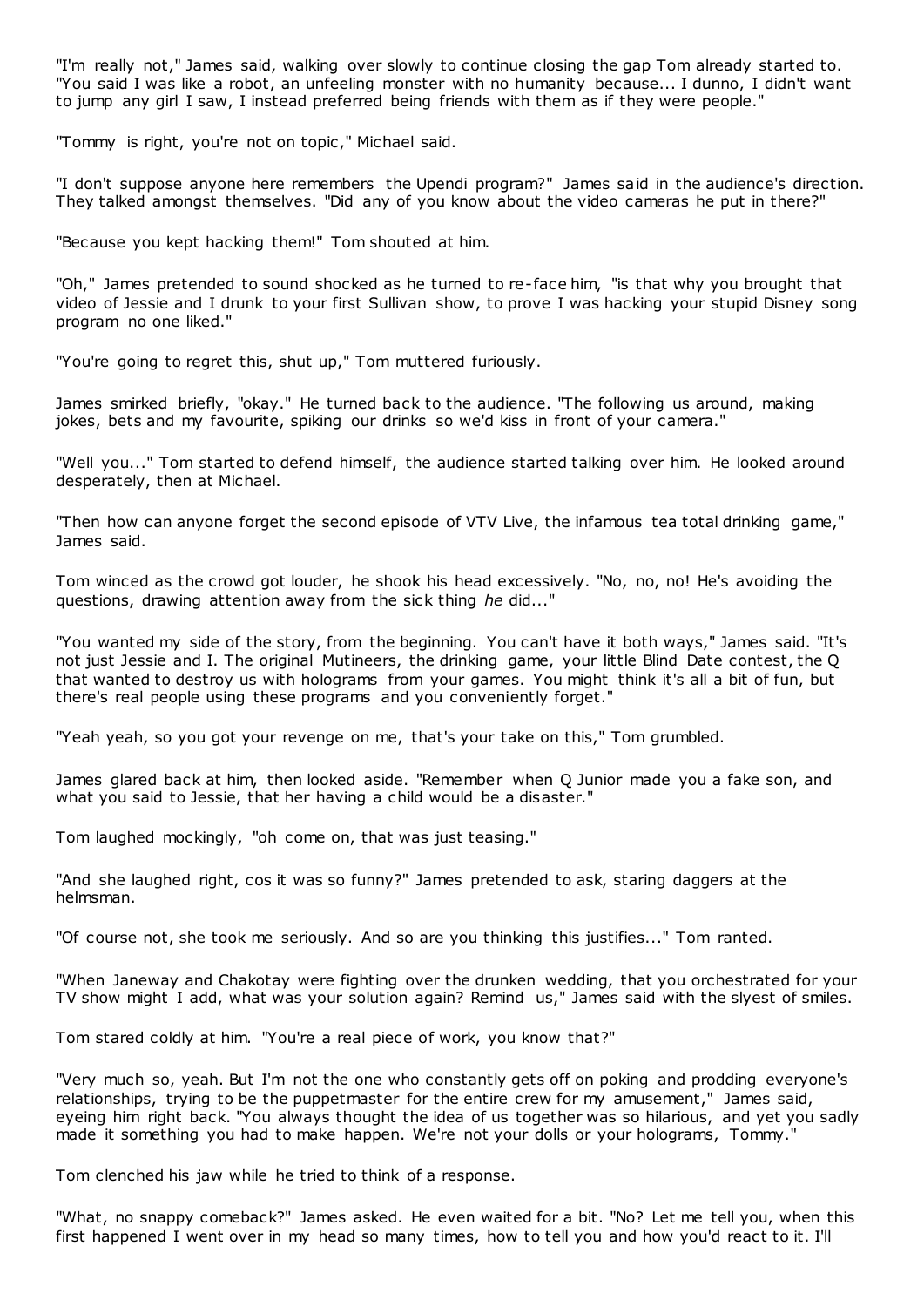admit, I imagined the laughter, the telling everyone and the made up stories, like *James threatened my wife at knife point to have my kid haha*, and you know what...?"

"You thought lets lie to Tom forever," Tom said through gritted teeth.

"No, I told myself Tom wouldn't stoop that low," James replied. "Not when there's an innocent kid involved, he'd do the right thing."

"Yeah right," Tom scoffed, "you admitted you still thought I'd laugh and tell stories."

James shrugged, "showed me how wrong I was, huh?" Tom's face paled again as the audience stirred once more. "I'll admit, I panicked at first. After everything that happened in the space of a day or two, I thought a few days, a week won't hurt, then we will. Then a week came and it was *too late*. Weeks turned into months. It's not nice but it's how it is."

"Then why tell the entire crew how horrible I am?" Tom snapped.

"Oh they know, they just needed a reminder," James replied. "It doesn't change the fact that these were the first things I thought about. I had to convince myself otherwise, and still they told me to wait a bit. My initial fears were right. I'm sorry I did this to you, I really am, but you wanted an explanation that you and everyone will believe. This is it."

Michael glanced between them, unsure what to do next. Tom struggled to form full words, so he turned his back on the audience for a moment.

"This should've been just between us. You've done as you've always do, turned a situation into a farce and hid in your holodeck programs. It's all you can control, sometimes," James said.

"That's it," Tom mumbled to Michael. He frowned back at him, "end it, run the polls. I'm out." He walked off the stage with his head down.

## **The Bridge:**

Kathryn had sat, staring straight ahead with a steely gaze, unmoving with a cooling cup of coffee in her hands for ten minutes. Everyone there were getting a little worried.

Chakotay approached cautiously carrying a padd. He hovered it in front of her and still she barely even blinked.

"Sixty three to thirty seven," he said. He barely got a grunt in response. "It's not in Tom's favour."

Kathryn huffed through her nose, cooling her coffee down even more. "Enough. Who cares," she muttered.

Chakotay sat down in his chair, but only on the edge of it. "I know, we have a problem. I have an idea."

"If it has the words shore in it, you're sadly mistaken," Kathryn sighed.

"It didn't, but you're close," Chakotay tried to say lightly with a smile. He got a side eye in return. "It might be worth taking a break at the next habited planet that welcomes us, so the crew can celebrate the coming holidays. Might soothe a little of the nerves."

## **The Mess Hall:**

Jessie, James and Duncan were sitting at one of the tables. Tom walked over.

"Well, the show did work after all," he said.

"Is that what you think?" Jessie asked.

"Well, it helped me. The Doctor was far more convincing than you loons," Tom replied.